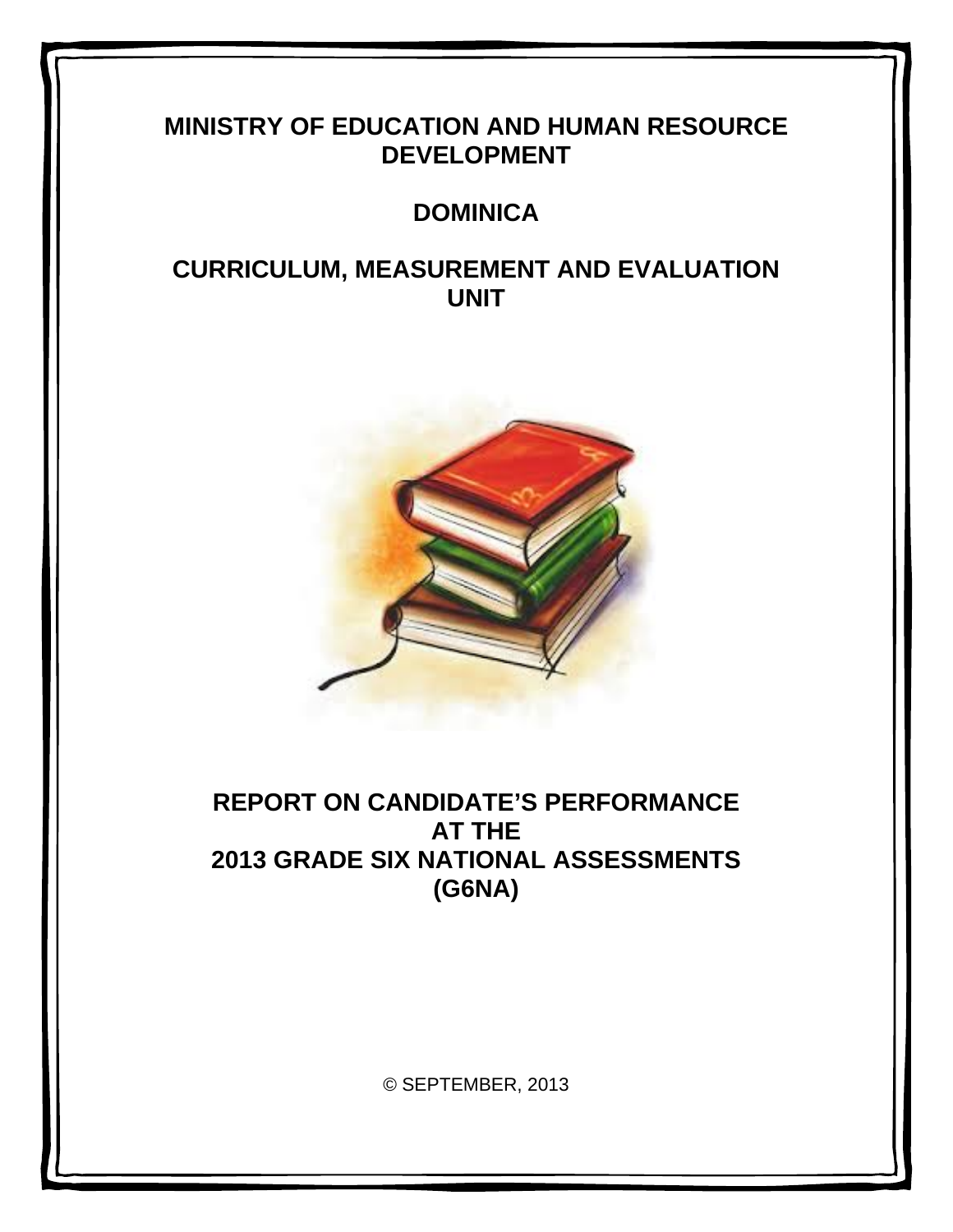# **Contents**

|  | 19 |
|--|----|
|  |    |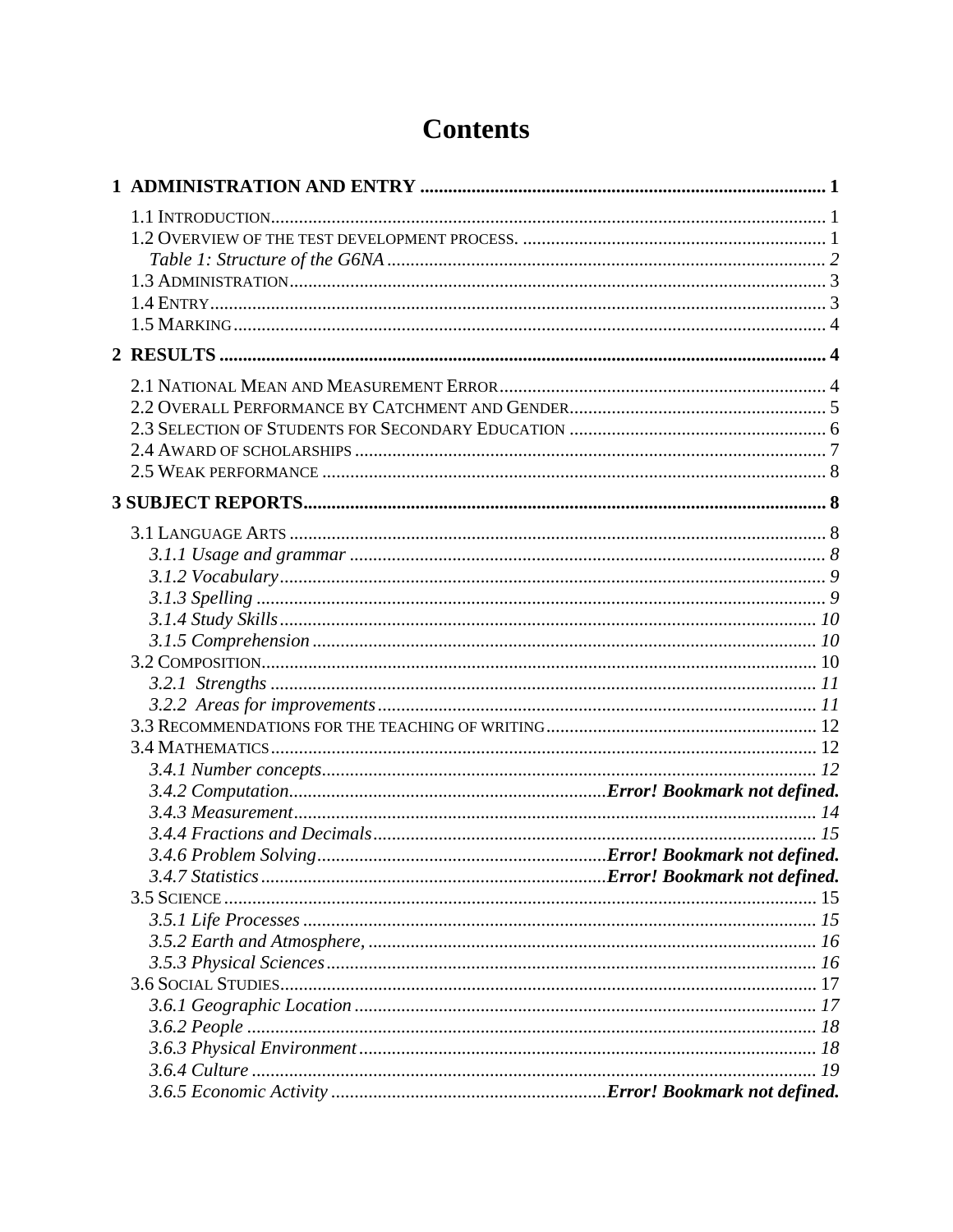| 29 |
|----|
|    |
|    |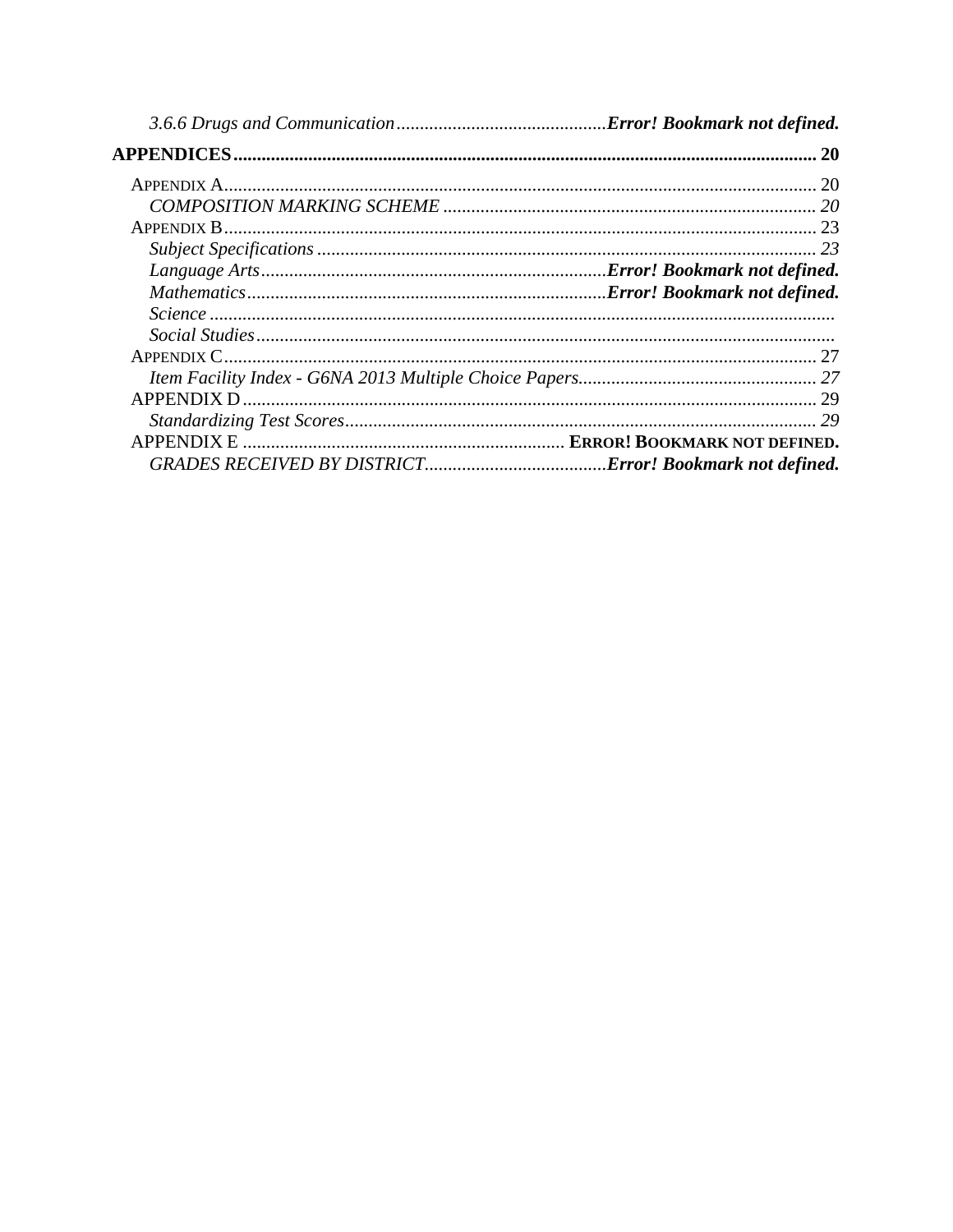# **1 Administration and Entry**

## **1.1 Introduction**

The Grade Six National Assessment (G6NA) forms part of the National Assessment Programme comprising of the Grade Two National Assessment, the Grade Four National Assessment and the Grade Six National Assessment. The NAP is aimed at determining how students are learning at key stages throughout the primary level and their readiness to access secondary level education.

Unlike the Grades two and four national assessments which are meant to be diagnostic, the Grade Six National Assessment is a high stakes test of achievement. The major purposes of the G6NA are to:

- select high performing students for the award of scholarships or bursaries and
- monitor levels of achievement across the education system.

As such the use of this examination to assess students' achievement at the end of primary school is limited.

A considerable amount of data is collected by the annual administration of the G6NA and it would appear inappropriate not to use it to give the much-requested feedback to teachers and principals. The purpose of this report, then, is to provide schools with this information on student performance so that they may strive to improve their performance based on the feedback given. The report concentrates on the general strengths and weaknesses observed nationally among students in the different subject areas assessed.

Principals and instructional support teams are urged to study the report carefully together with the individual school reports. These reports should indicate the areas the school may wish to focus on and will be of assistance in the construction phase of the school improvement plan. Appendix C shows a complete list of the facility indices (i.e. the percent of students who got an item correct) for each question on each of the four multiple-choice papers. Principals, grade 6 teachers and others may wish to review the percent correct alongside the actual question papers (enclosed) to get a good idea of national strengths and weaknesses of grade 6 students.

## **1.2 Overview of the test development process.**

The technical development of the examination was shared by the subject committees and the CMEU. The subject committees were responsible for examination content and ensuring that key aspects of the subjects were tested. The personnel of the CMEU assisted the committees with item editing and statistical issues.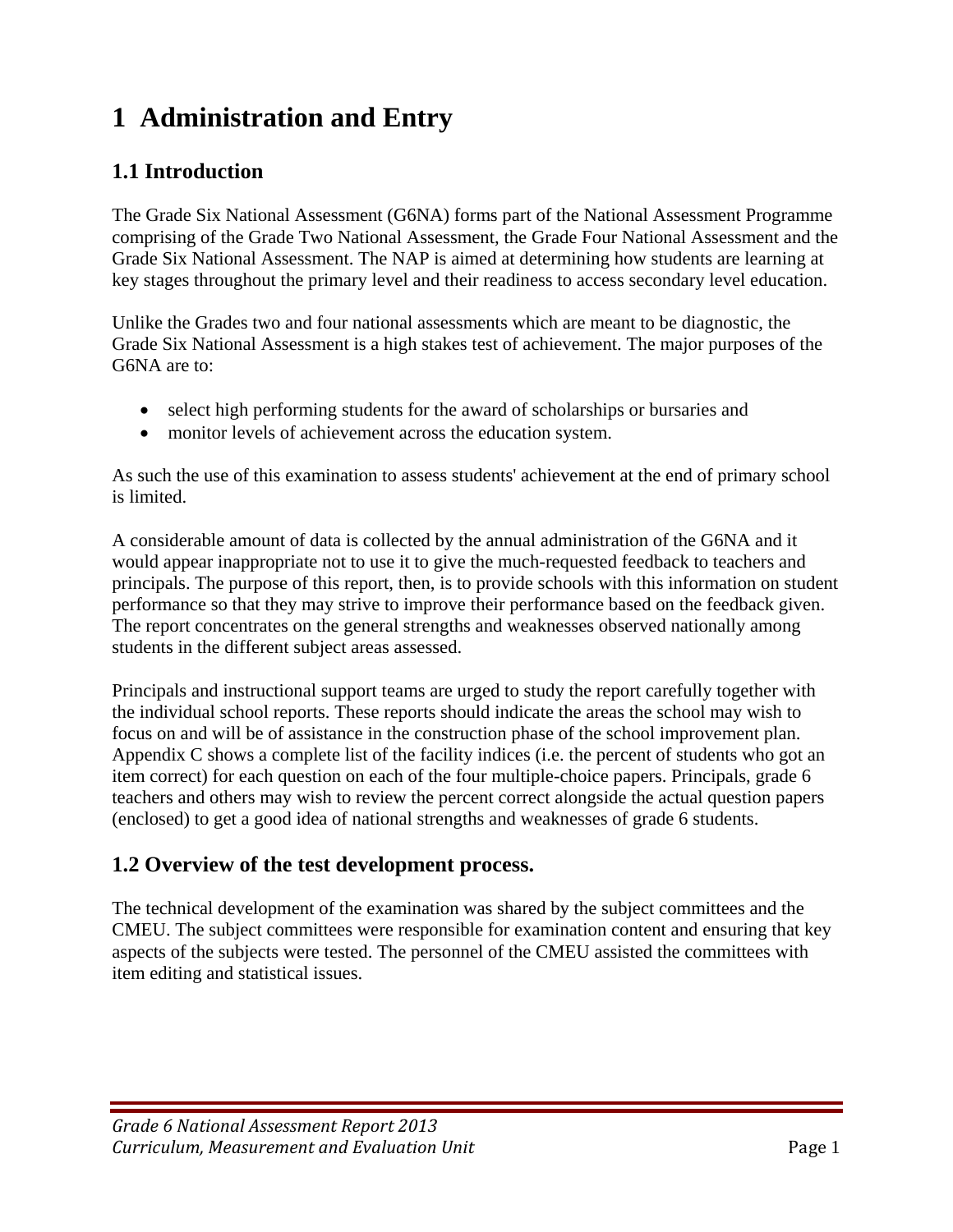There are four major areas in the test development process:

- (a) preparation of the test plan
- (b) development of test blueprint or test specifications
- (c) item development
- (d) test construction

The test plan looks at the purpose and major curriculum objectives of the test. Test format is developed after consideration of the age of students, curriculum objectives, scoring methods etc. Content and cognitive domains to be tested were then defined. With these domains defined, tables of specifications for the four subject areas examined were drawn up and circulated to schools.

Item development followed from the table of specifications. For each content area examined the specific objectives tested were determined by the subject committees. The committees also determined the cognitive level at which these objectives were to be tested. Experienced upper grade teachers were contacted and asked to submit items according to the specifications sent to them in the different subject areas. A large number of the items written were then pilot tested. Analysis of the items and the associated item statistics were used to help the chairpersons of the subject committees and the CMEU to make the final test selections. The typed final test forms were then reviewed to eliminate typographical and other errors.

| <b>Subject</b>        | <b>Type of Item</b>          | <b>No. of Items</b> | <b>Duration</b> |
|-----------------------|------------------------------|---------------------|-----------------|
| <b>Language Arts</b>  | Multiple Choice<br>$\bullet$ | 60                  | 90mins          |
|                       | Computer marked              |                     |                 |
|                       | Essay                        | 3 topics given to   |                 |
|                       | Specialized team marking     | select 1            |                 |
| <b>Mathematics</b>    | Multiple Choice              | 60 items            | 90mins          |
|                       | Computer marked              |                     |                 |
| <b>Science</b>        | Multiple Choice              | 50 items            | 75mins          |
|                       | Computer marked              |                     |                 |
| <b>Social Studies</b> | Multiple Choice              | 50 items            | 75mins          |
|                       | Computer marked              |                     |                 |

#### **Table 1: Structure of the G6NA**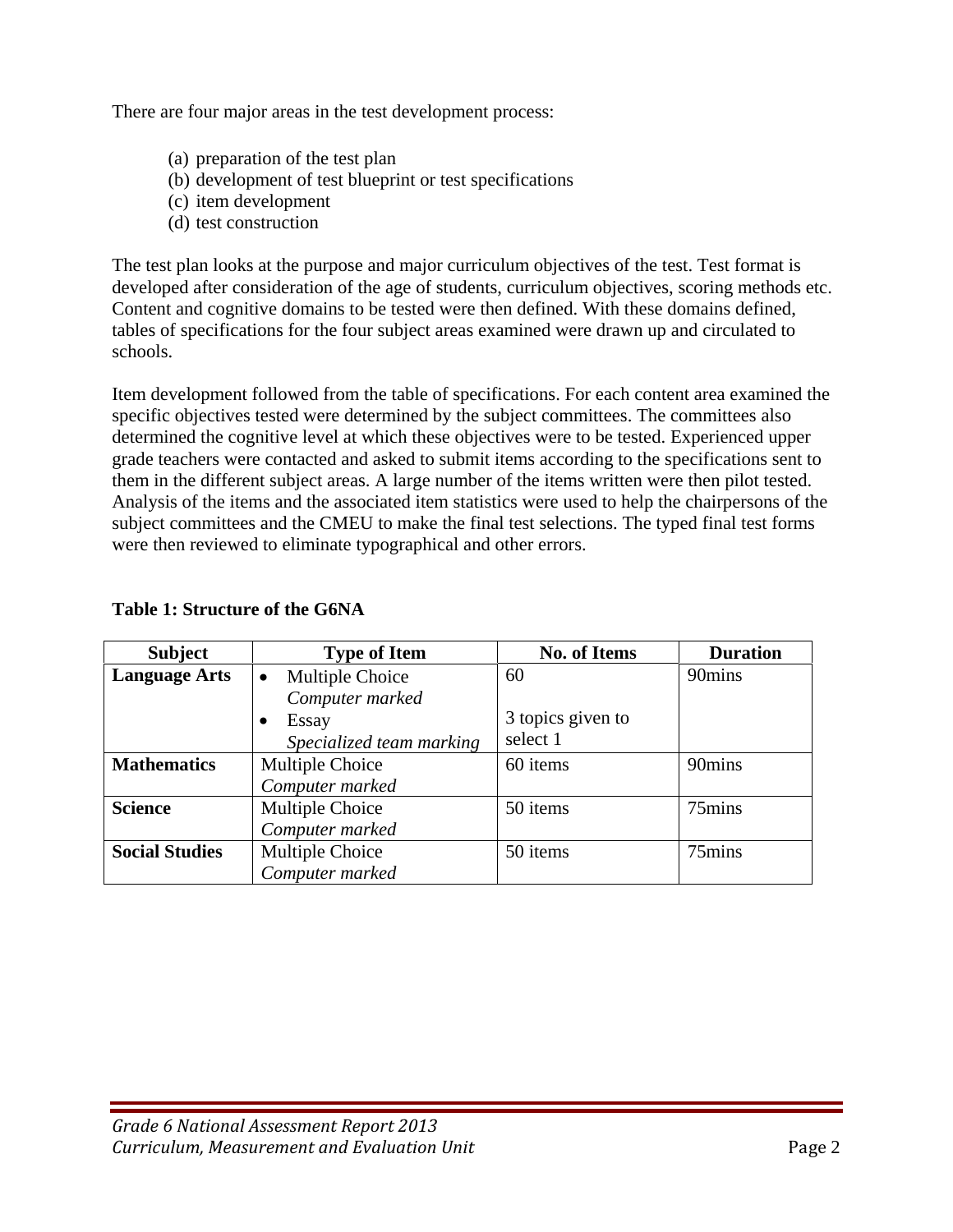# **1.3 Administration**

The test was done over a two-day period under strict examination conditions. Exam supervisors were trained during two half-day workshops one week prior to the examination. Supervisors were given copies of the exam regulations and detailed instructions regarding the conduct of the examinations. The 2013 G6NA was administered on the 23<sup>rd</sup> and 24th May at a total of 51 centres with over 100 teachers acting as supervisors and assistants. Supervisors reported few problems in the administration of the exams and generally commended students for their good behaviour.

## **1.4 Entry**

1155 students were registered for the 2013 G6NA (see table 3).

| <b>Entry Year</b> | <b>Boys</b> | <b>Girls</b> | <b>Total</b> |
|-------------------|-------------|--------------|--------------|
| 2000              | 834         | 861          | 1695         |
| 2001              | 834         | 878          | 1712         |
| 2002              | 834         | 757          | 1591         |
| 2003              | 821         | 722          | 1543         |
| 2004              | 810         | 774          | 1584         |
| 2005              | 772         | 774          | 1546         |
| 2006              | 700         | 657          | 1357         |
| 2007              | 696         | 661          | 1357         |
| 2008              | 615         | 620          | 1235         |
| 2009              | 604         | 548          | 1152         |
| 2010              | 533         | 517          | 1050         |
| 2011              | 539         | 606          | 1145         |
| 2012              | 609         | 596          | 1205         |
| 2013              | 605         | 550          | 1155         |
|                   |             |              |              |

**Table 2. Common Entrance Entry 1998 - 2013** 

Of the 1155 students who were registered for the 2013 G6NA, almost half (48.9%) were from primary feeder schools that accessed the Roseau catchment area. Table 3 shows the distribution of candidates by catchment area.

**Table 3. Distribution of candidates by catchment area and gender** 

| Gender        | <b>Roseau</b> | <b>ITSS</b> | <b>PSS</b> | <b>NECS</b> | CBSS | <b>PCSS</b> | <b>Totals</b> |
|---------------|---------------|-------------|------------|-------------|------|-------------|---------------|
| <b>Boys</b>   | 273           | 67          | 97         | 93          | 43   | 38          | 605           |
| Girls         | 292           | 35          |            | 85          | 23   | 32          | 550           |
| <b>Totals</b> | 565           | 102         | 174        | 178         | 66   | 70          | 1155          |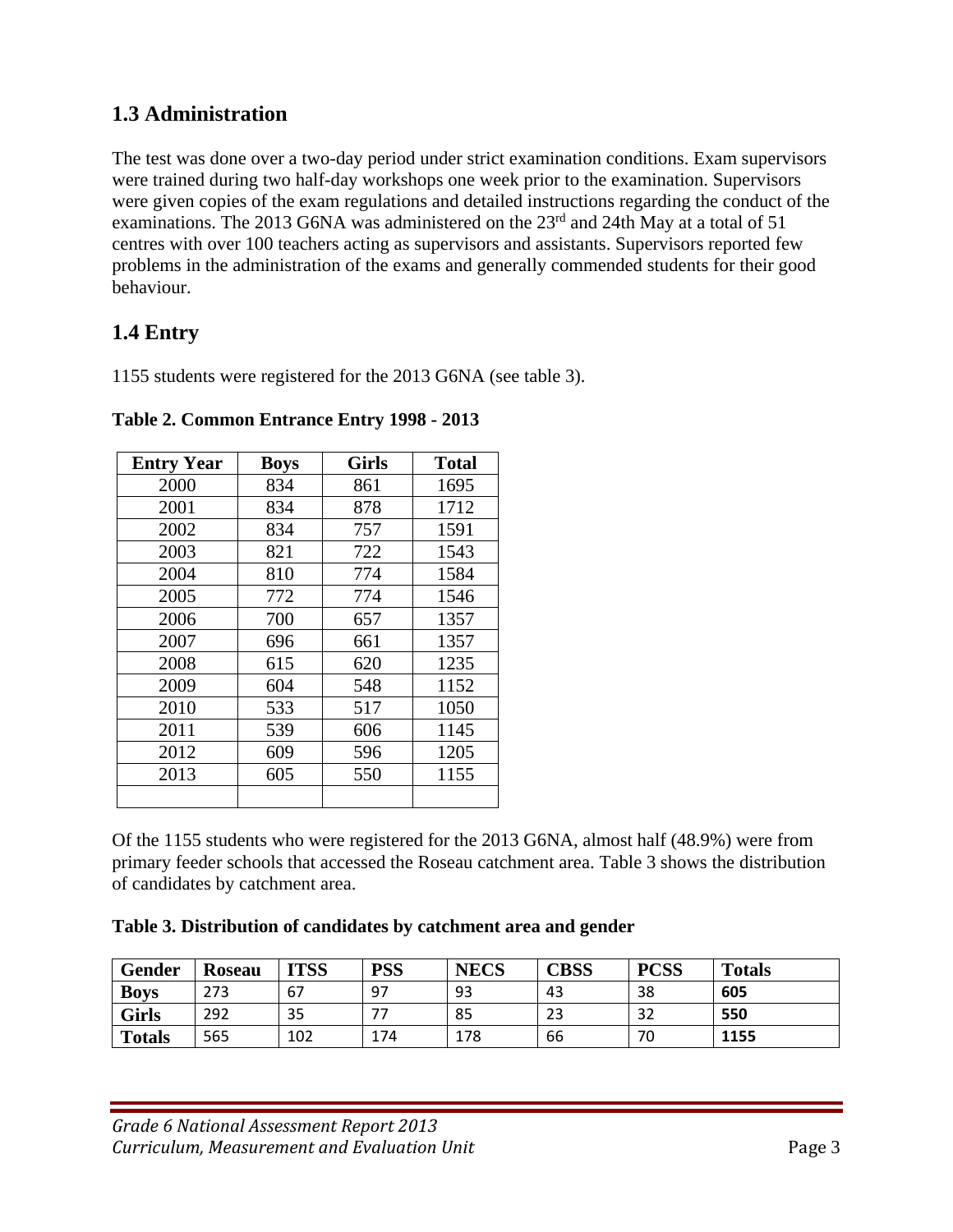# **1.5 Marking**

The composition scripts were marked over a three-day period by a team of 20 primary teachers under the supervision of Mr. Robert Guiste and Mr. Nicholas Goldberg. This allowed scripts to be double-marked and in some cases, triple marked, thus increasing the reliability of scoring. The scoring criteria for the compositions are given in Appendix A.

The Unit's optical mark reader (OMR) facilitated data entry. Generally, it took about one hour to enter and for the computer to read 1050 answer sheets, so that data entry was completed within one week as compared to the three weeks when done by hand. Accuracy was also enhanced, though care was taken to 'clean' the answer sheets, as unintended pencil marked scripts were rejected by the OMR. In a few instances supervisors had made errors in entering a candidate's number correctly. These errors were picked up during 'cleaning' or were apparent on data entry.

# **2. Results**

## **2.1 National Mean and Measurement Error**

| Results of the G6NA are reported based on the following |
|---------------------------------------------------------|
|                                                         |

| <b>Score</b> | Grade | <b>Interpretation</b>                               |
|--------------|-------|-----------------------------------------------------|
| $120+$       | A     | Detailed knowledge of subject area                  |
| 110-119      | B     | good knowledge of most aspects of subject area      |
| 90.109       |       | good knowledge of some aspects of subject area      |
| 80-89        |       | fair knowledge of some aspects of subject area      |
| Below 90     | E     | limited knowledge of a few aspects of subject area. |

The adoption of a grading system where students receive grades in the four subjects assessed should allow parents to more easily gauge the progress of their children at the end of primary school.

It is unlikely that a student writing the same exam on different days would obtain the same scores. It is even more improbable that scores would be the same if a parallel test was administered or a different sample of items was tested. The variation in scores owing to these factors is known as measurement error. Measurement error essentially depends on the reliability of the tests. The reliability of all the multiple-choice tests was high (Cronbach alpha greater than 0.9). The consequent measurement error in most of the G6NA multiple-choice tests was about 5. Thus, the 'true' score of a student scoring 100 on one of the tests could be anywhere between 95 - 105. This should be borne in mind when interpreting the score of individual students.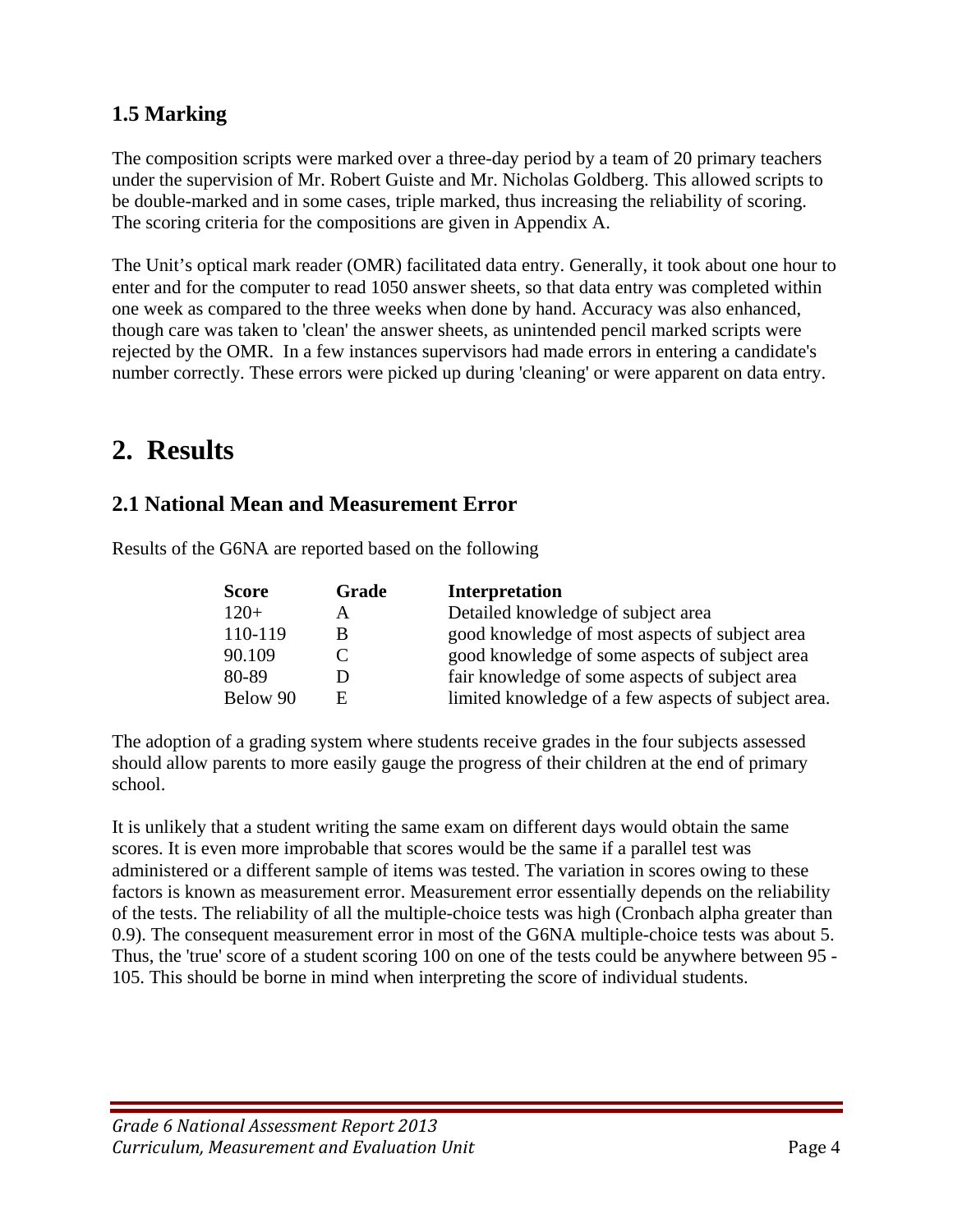# **2.2 Overall Performance by Catchment and Gender**

Mean standardised scores in the five papers (Language Arts, Composition, Mathematics, Social Studies and Science) written by candidates were examined. Table 8 shows these scores by catchment area.

|                    | <b>CBSS</b>  |             | <b>ITSS</b> |             | <b>NECS</b> |             | <b>PCSS</b> |             | <b>PSS</b>   |             | <b>ROSEAU</b> |             | All   |             |
|--------------------|--------------|-------------|-------------|-------------|-------------|-------------|-------------|-------------|--------------|-------------|---------------|-------------|-------|-------------|
|                    | <b>Girls</b> | <b>Boys</b> | Girls       | <b>Boys</b> | Girls       | <b>Boys</b> | Girls       | <b>Boys</b> | <b>Girls</b> | <b>Boys</b> | <b>Girls</b>  | <b>Boys</b> | Girls | <b>Boys</b> |
| Language           | 106          | 95          | 102         | 96          | 101         | 91          | 100         | 100         | 100          | 95          | 107           | 98          | 104   | 96          |
| <b>Mathematics</b> | 104          | 99          | 101         | 99          | 98          | 94          | 99          | 99          | 99           | 98          | 106           | 97          | 103   | 97          |
| <b>Science</b>     | 102          | 97          | 102         | 99          | 98          | 94          | 98          | 102         | 97           | 100         | 104           | 100         | 101   | 99          |
| <b>Social</b>      |              |             |             |             |             |             |             |             |              |             |               |             |       |             |
| <b>Studies</b>     | 104          | 95          | 104         | 99          | 99          | 91          | 100         | 102         | 99           | 96          | 106           | 98          | 103   | 97          |
| <b>ALL</b>         | 104          | 96          | 102         | 98          | 99          | 93          | 99          | 101         | 99           | 97          | 106           | 98          | 103   | 97          |

*Table 8. Mean standardised scores by catchment area and gender* 

As in previous years, in all catchment areas, and in all of the papers, girls outperformed boys. The gender gap still favours the girls over the boys and the results continue to be mediated by location. Girls, on average, scored about 6 % more than boys in these areas.

Location also impacted on the results. Performance in the Portsmouth Secondary and Pierre Charles Secondary (Grand Bay) catchment areas remains below the national average.

Scores in the Roseau and CBSS areas were on average higher than in other parts.

#### *Appendix D gives a breakdown of the grades received by district.*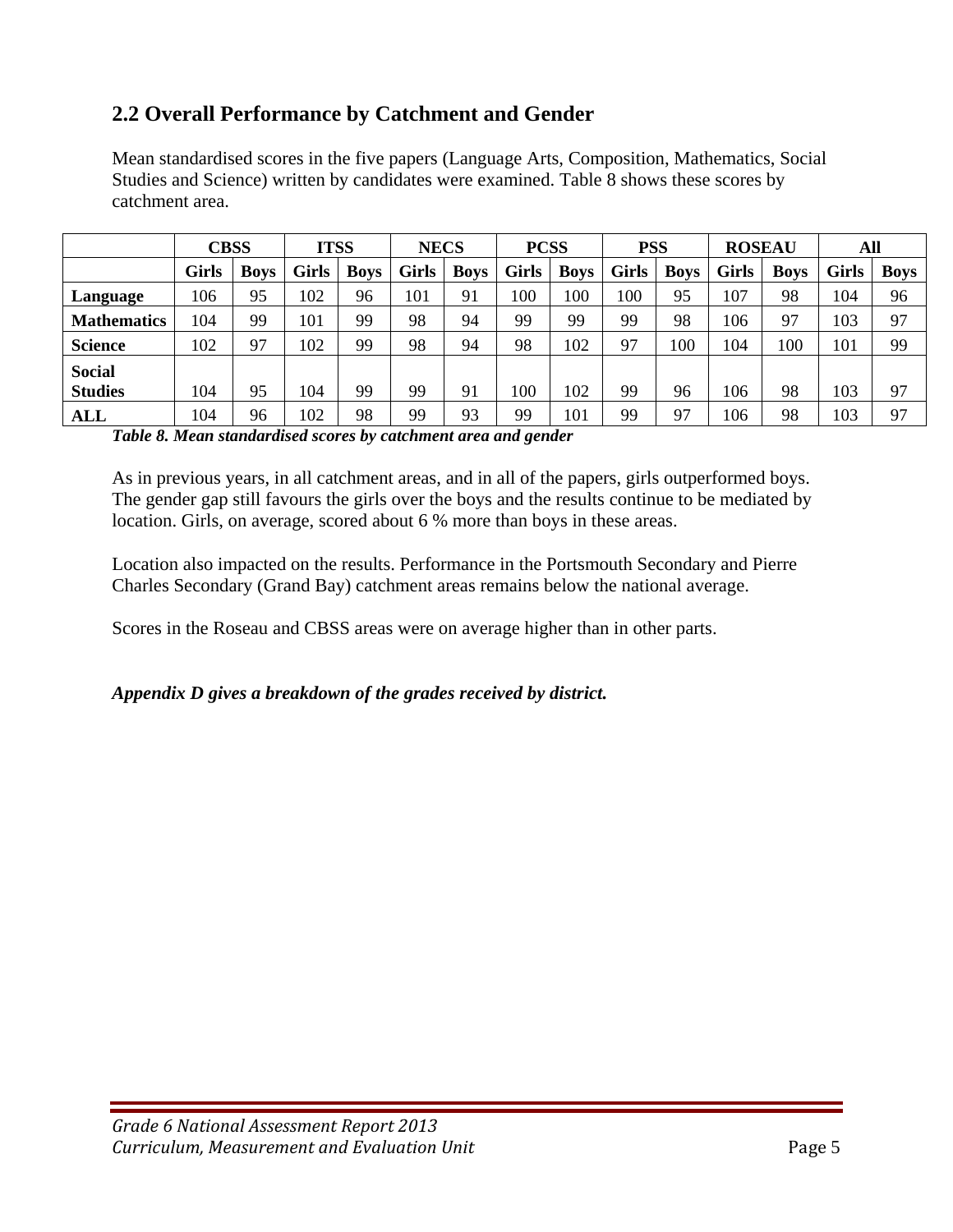# **2.3 Selection of Students for Secondary Education**

As of 2005 all of the students who wrote the G6NA, were selected for secondary education. Table 9 shows the numbers selected over the past nineteen years.

| Year | No. Boys | % Boys   | <b>No. Girls</b> | % Girls  | <b>Total</b> | % Cohort     |
|------|----------|----------|------------------|----------|--------------|--------------|
|      | selected | selected | selected         | selected | selected     | writing exam |
| 1995 | 372      | 38.2     | 587              | 61.8     | 959          | 42.7         |
| 1996 | 439      | 43       | 582              | 57       | 1021         | 46           |
| 1997 | 389      | 37.2     | 658              | 62.8     | 1047         | 47.6         |
| 1998 | 462      | 41.4     | 654              | 58.6     | 1116         | 60.5         |
| 1999 | 487      | 42.5     | 660              | 57.5     | 1147         | 66.1         |
| 2000 | 592      | 40.6     | 681              | 59.4     | 1273         | 75.1         |
| 2001 | 611      | 46.2     | 711              | 53.8     | 1322         | 77.2         |
| 2002 | 641      | 49       | 667              | 51       | 1308         | 82.2         |
| 2003 | 656      | 50.5     | 643              | 49.5     | 1299         | 84.2         |
| 2004 | 700      | 100      | 724              | 100      | 1424         | 89.9         |
| 2005 | 772      | 100      | 774              | 100      | 1546         | 100          |
| 2006 | 700      | 100      | 657              | 100      | 1357         | 100          |
| 2007 | 691      | 100      | 651              | 100      | 1342         | 100          |
| 2008 | 607      | 100      | 618              | 100      | 1225         | 100          |
| 2009 | 598      | 100      | 547              | 100      | 1145         | 100          |
| 2010 | 533      | 100      | 517              | 100      | 1050         | 100          |
| 2011 | 539      | 100      | 606              | 100      | 1145         | 100          |
| 2012 | 609      | 100      | 596              | 100      | 1205         | 100          |
| 2013 | 595      | 100      | 547              | 100      | 1142         | 100          |

**Table 9. Number of students selected for secondary school 1995 - 2013 by gender** 

Students are selected for secondary education by catchment area. Universal Secondary Education is now in operation in all six zones.

| Zone<br>(Catchment area) | <b>Secondary places</b><br>available | No. entered | <b>Percent selected</b><br>from zone |
|--------------------------|--------------------------------------|-------------|--------------------------------------|
| <b>Roseau</b>            | 565                                  | 558         | <b>100</b>                           |
| <b>PCSS</b>              | 70                                   | 70          | 100                                  |
| <b>NECS</b>              | 178                                  | 172         | 100                                  |
| <b>ITSS</b>              | 102                                  | 102         | 100                                  |
| Portsmouth               | 174                                  | 117         | 100                                  |
| <b>Castle Bruce</b>      | 67                                   | 67          | 100                                  |
| <b>TOTALS</b>            | 1150                                 | 1142        | 100                                  |

Overall selection rates to secondary school is at 100% since the country moved towards government's stated goal of universal secondary education, see Figure 1.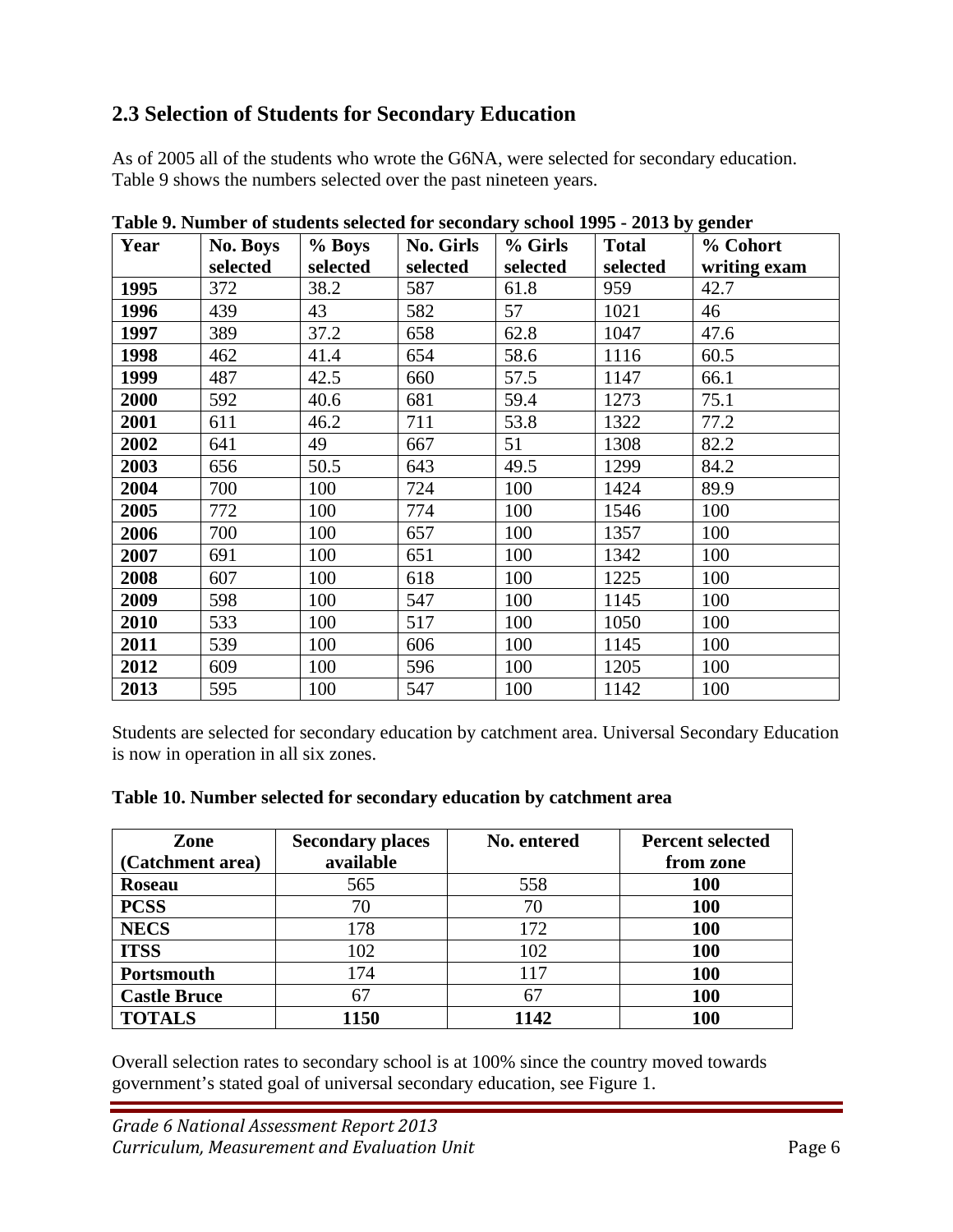

*Fig. 1 - From 2005, 100% of the students writing the G6NA have secured a place in a secondary school.* 

# **2.4 Award of scholarships**

This year government awarded a total of 88 scholarships and 115 bursaries to students. As Figure 2 demonstrates the distribution of the 200 highest performing students is dependent on location and gender.



 *Fig. 2 – Distribution of scholarships by catchment area.* 

86 of the 292 (i.e. 29%) girls from the Roseau catchment area were in the top 200 places. 61% of the top 200 students were girls while 70% of those girls were from the Roseau catchment area.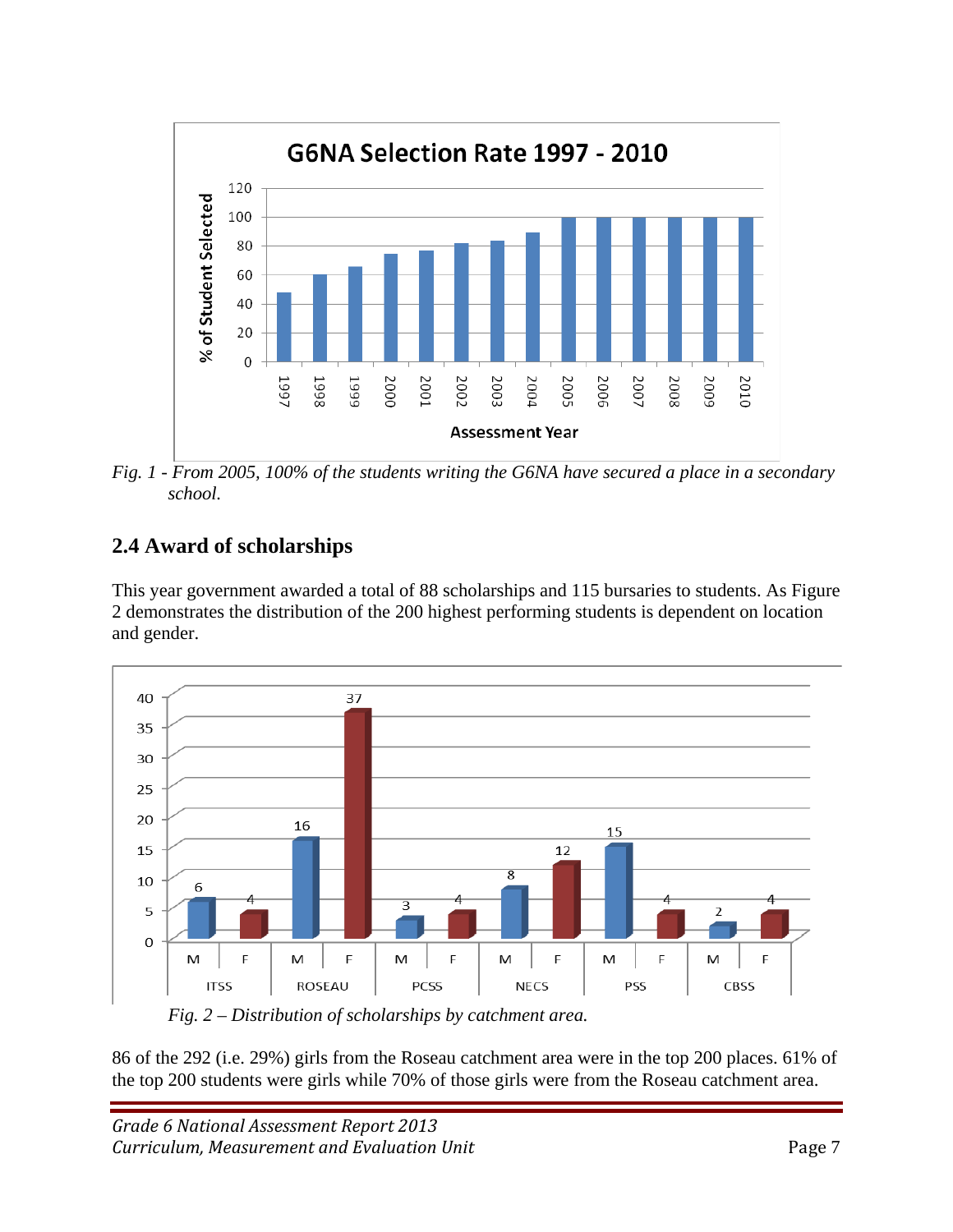## **2.5 Weak performance**

Students who obtained a total of eight points or less (i.e. scored at best, 1C, 2 D's and 1E or equivalent) can be considered as having some serious learning problems. 15% of the entry (170 students) obtained such grades in the 2013 examinations. In many cases these learning problems are related to student reading difficulties. **123 boys** and 47 girls fell in this category.

More details can be found in the attached CMEU's "**Performance of Primary Schools at the 2013 Grade Six National Assessment by District"** 

# **3 Subject Reports**

## **3.1 Language Arts**

The national mean raw score in the language arts multiple-choice paper was 40 (67%) with 11% of the entrants scoring less than 24 (40%) and 35% scoring 45 (75%) or more. 41 students scored 15 items or less correctly i.e. scores that could be achieved by guessing, this suggests that these students have considerable language difficulties and are, possibly, unable to read.

The paper assessed six areas of language performance – Usage and grammar, vocabulary, spelling, study skills, comprehension and composition.

#### **3.1.1 Usage and grammar**

64% of the students were able to answer the questions in this section without much difficulty. Only item 10 was answered correctly by less than 60% of the students.

| Item No. | <b>Item</b>                                                             | <b>Percent Correct</b> |
|----------|-------------------------------------------------------------------------|------------------------|
| 10       | Which sentence below is written with correct subject/verb<br>agreement? | 41%                    |
|          | Camille and Vanessa eats lunch together.<br>Α.                          |                        |
|          | Camille and Vanessa eated lunch together.<br>В.                         |                        |
|          | Camille and Vanessa eat lunch together.<br>C.                           |                        |
|          | Camille and Vanessa eating lunch together.<br>D.                        |                        |
|          |                                                                         |                        |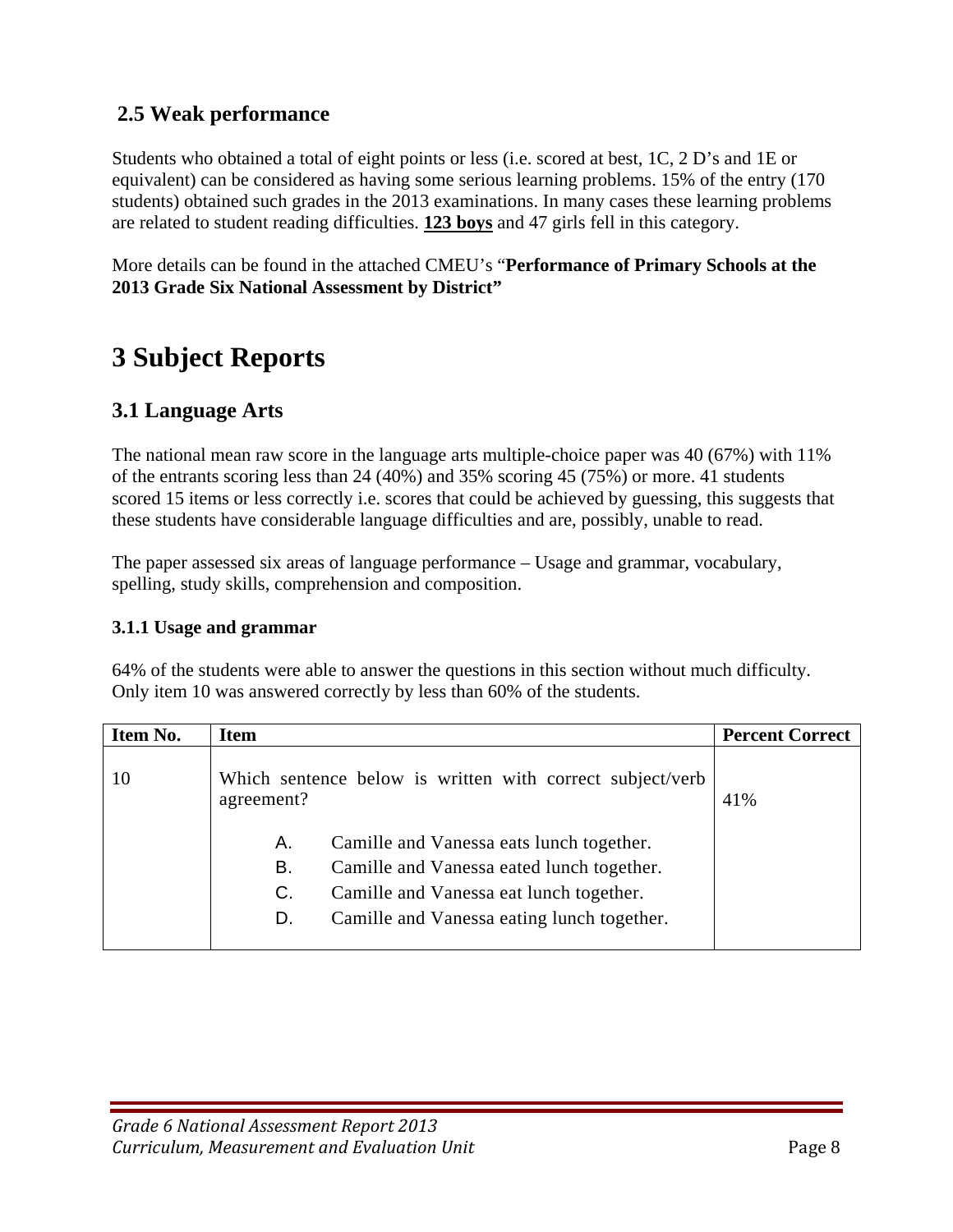### **3.1.2 Vocabulary**

This section was also well done by the students. The average on this section was 71.3%. Only 29% were able to answer item 12 correctly.

| Item No. | <b>Item</b>                                                          | <b>Percent Correct</b> |
|----------|----------------------------------------------------------------------|------------------------|
| 12       | Tim was <b>elated</b> when Thomas got promoted to senior<br>manager. | 29                     |
|          | A.<br>angry<br><b>B.</b><br>happy<br>C.<br>sad                       |                        |
|          | surprised<br>D.                                                      |                        |

## **3.1.3 Spelling**

Students did not encounter much difficulty with the spelling section. The average for this section was 75.4%, as compared to over 55% in 2012. Only one item was answered incorrectly by less than 60% .

| Item No. | <b>Item</b>                                                                                           | <b>Percent Correct</b> |
|----------|-------------------------------------------------------------------------------------------------------|------------------------|
| 23       | In questions $23 - 25$ , choose the correct spelling of the<br>word which will complete the sentence. | 41                     |
|          | to cakes gives it a great flavor.                                                                     |                        |
|          | Α.<br>cinammon                                                                                        |                        |
|          | <b>B.</b><br>seenamon                                                                                 |                        |
|          | $\mathcal{C}$ .<br>sinamon                                                                            |                        |
|          | D.<br>cinnamon                                                                                        |                        |
|          |                                                                                                       |                        |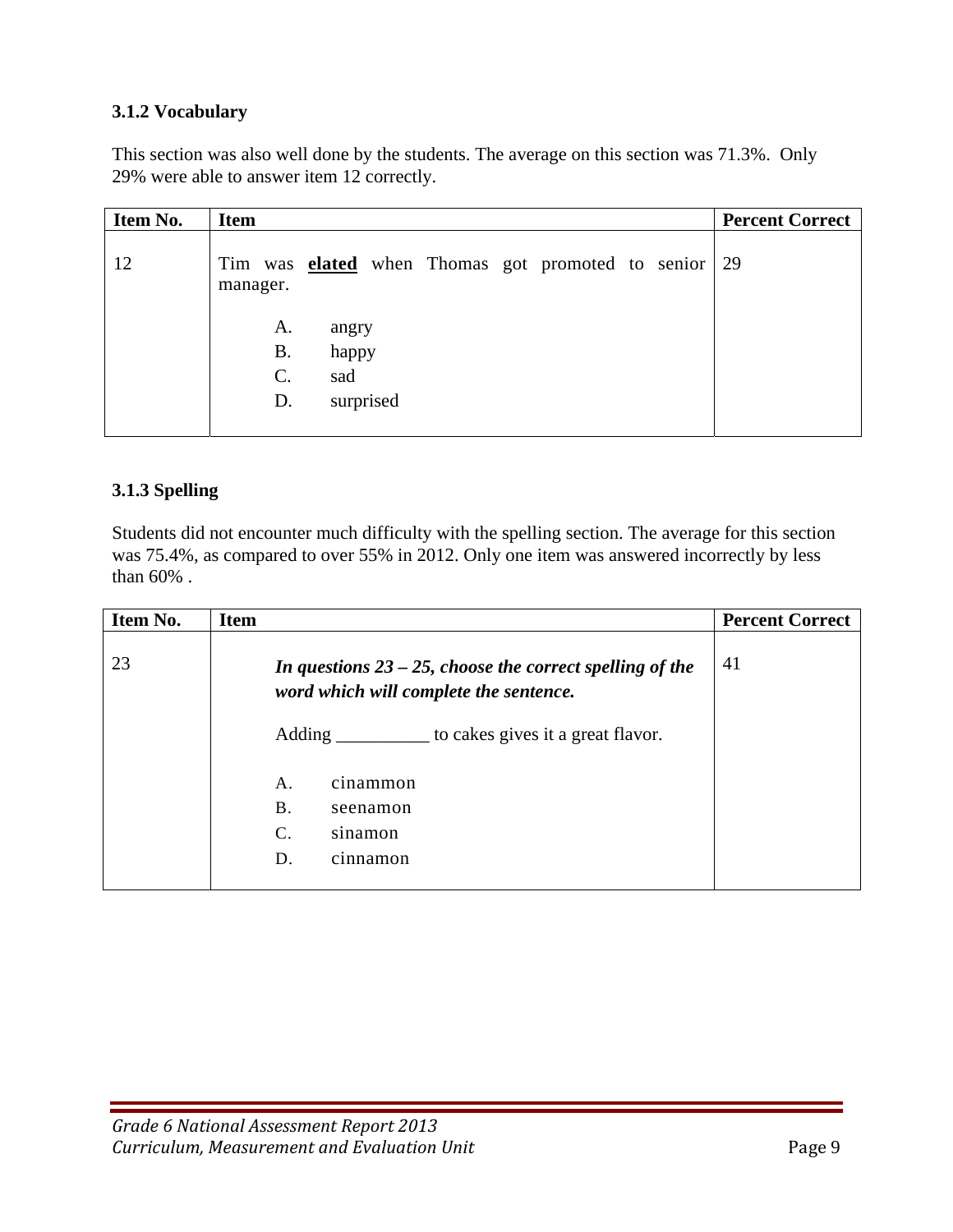## **3.1.4 Study Skills**

This section consisted of 8 questions. The average was 65.4%. Items 32 and 36 were answered correctly by less than 30% of the candidates.

| Item No. | <b>Item</b>    |                                                                   | <b>Percent Correct</b> |
|----------|----------------|-------------------------------------------------------------------|------------------------|
| 32       |                | Charles is searching for the meaning of the word <b>serpent</b> . | 27                     |
|          |                | Which guide words should appear at the top of the page?           |                        |
|          | A.             | <b>Serious and Serous</b>                                         |                        |
|          | <b>B.</b>      | Serow and Serried                                                 |                        |
|          | $\mathbf{C}$ . | Serpentine and Servant                                            |                        |
|          | D.             | Serve and Service                                                 |                        |
| 36       |                |                                                                   | 22                     |
|          |                | Which book can be found in the literature section of a library?   |                        |
|          | A.             | The national symbols of Dominica.                                 |                        |
|          | <b>B.</b>      | Flags of the world.                                               |                        |
|          | $C_{\cdot}$    | The Wizard of Oz.                                                 |                        |
|          | D.             | The Oxford Senior Dictionary.                                     |                        |

## **3.1.5 Comprehension**

Students continue to struggle with the comprehension section of the exam. The average for the comprehension section was 61%. This section consisted of a **letter, an advert, a poem and an article.** 

Students performed best in the sugar cane article although only about 69% of the students were able to handle this section with ease. The average scores for the police interview, the poem and history article were 54%, 58% and 67% respectively.

Five of the 24 questions were answered incorrectly by over 50% of the students.

## **3.2 Composition**

Three choices of topics were given to students:

1. Imagine yourself as a passenger on a bus. The bus driver announces "Everyone off the bus!" As the bus pulls away, you realize you don't know where you are. Write a **story** about your experience.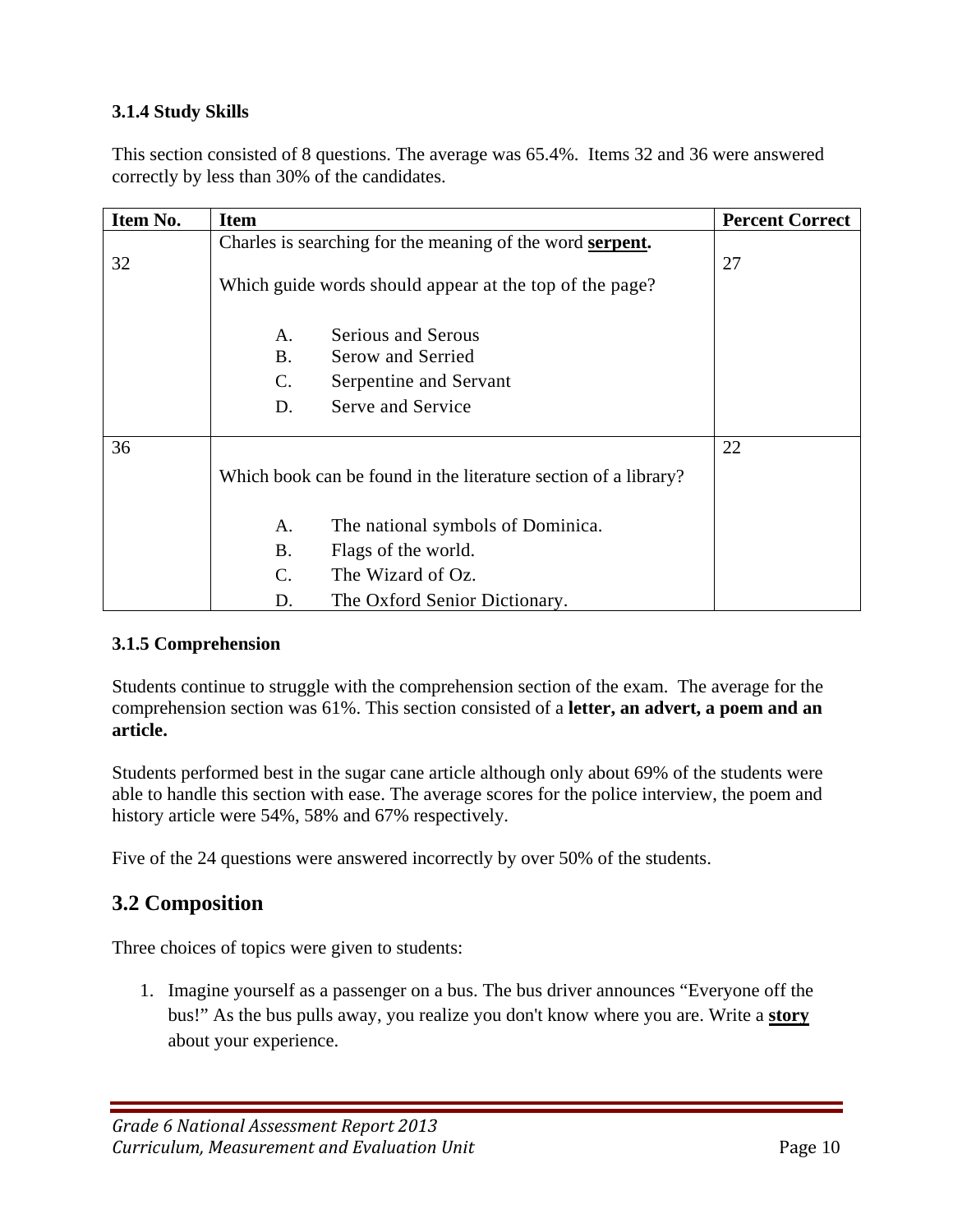- 2. Write a composition **describing** the most interesting place you have ever visited. Use interesting adjectives and descriptions to make your paper interesting to read.
- 3. Think about **three** (3) things that need to be improved at your school to make it a better place for **learning**. Write a **letter** to your principal to convince him/her why the changes are necessary. Give reasons for your choice, and write about your reasons in detail.

The following five criteria were used for the grading of the compositions: General Impression/Organization, Relevance, Usage and Spelling, Sentence Structure, Capitalization and Punctuation (See Appendix A).

The mean score for the composition was 55%. The minimum score was 5/40 (15 students) while the max score was 39/40 (2 students). 151 students (13%) attained scores greater than 80% (32/40) while only 66 students (5.8%) scored less than 20% (8/40 or less) which seem to indicate that they are operating at about the K level. 260 students (23%) scored 40% or less in the composition and 275 students (24%) were in the low category – scoring 19 or less out of 40.

## **3.2.1 Strengths**

Markers continue to note the following strengths among the average in good compositions

- Generally students were able to express themselves clearly.
- Very creative interpretations were given to many of the essays.
- Generally students stayed on topics and handled them quite well.
- Events, for the most part, were properly sequenced and detailed.

## **3.2.2 Areas for improvements**

On the other hand many essays continue to show deficiencies in the following areas:

- Poor mechanics spelling, punctuation and capital letters and grammar
- Usage needs to improve, the students need to learn new words and write at the level of Grade 6 and above.
- A lack of variety in sentences shows that students have not learned sentences structure and use of prepositions to join sentences sufficiently.
- Inattention to paragraphs continues to be a major problem. Many students' essays consisted of one very long paragraph.
- Insufficient use of descriptive words
- Students still have problems with subject/verb agreement
- Many students did not seem to understand what was required of them.

Generally, the weaker compositions were brief and to the point. Some writers had nothing to show, and some, though very few, still are not even to the level of grade K students.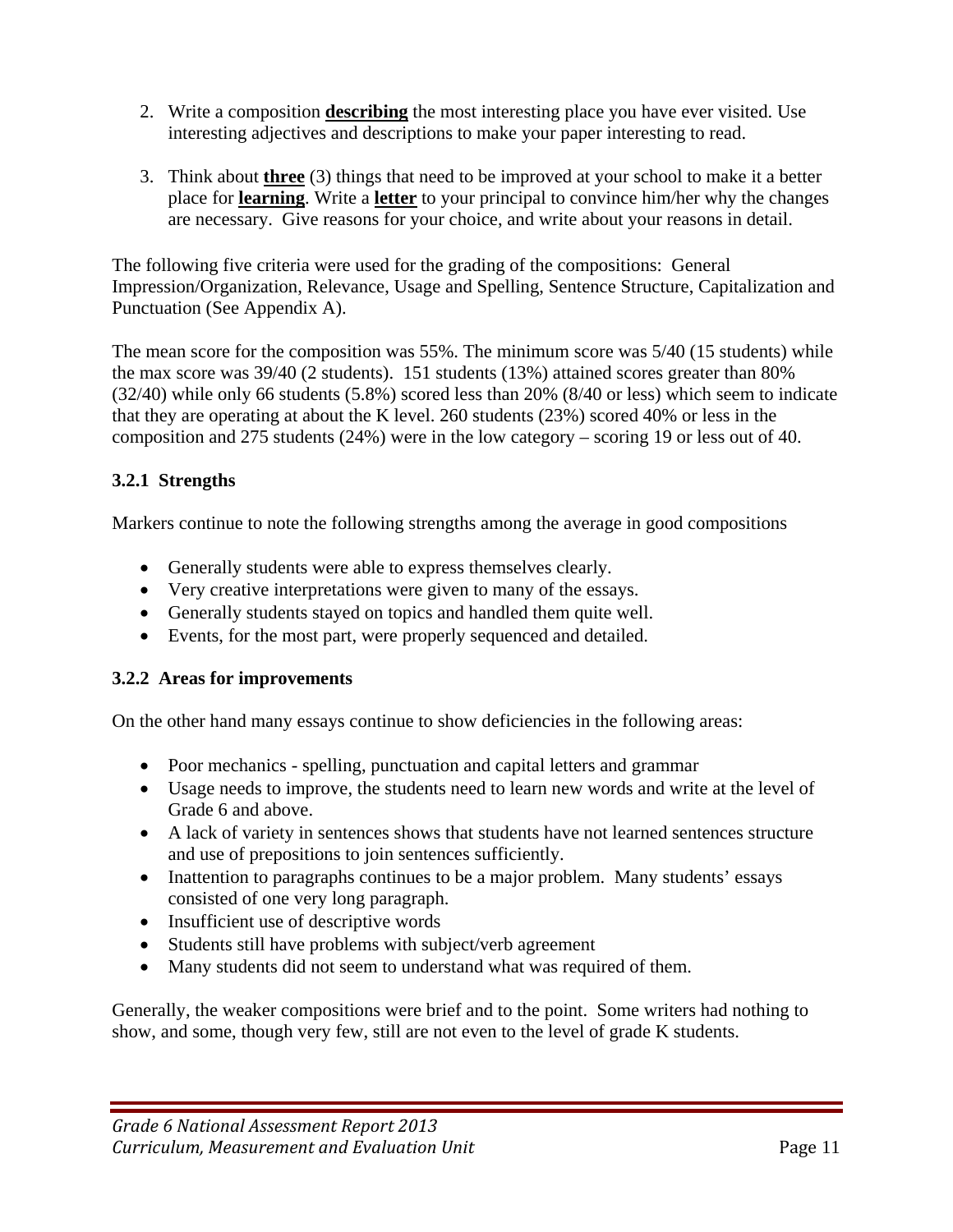# **3.3 Recommendations for the teaching of writing**

The recommendations from previous years need to be reiterated.

- 1. **Encourage more oral work** public speaking, story telling etc. in the classroom. Provide many opportunities for students to write daily.
- 2. **Have students collect photos and write about it.**
- 3. **Encourage journal writing**
- 4. **Place more emphasis on organisation and relevance** reflect this emphasis when scoring written work.
- 5. **Encourage peer editing and assessment.**
- 6. **Encourage students to read more**, this should help them to model the language and style of a variety of authors.
- 7. **Give regular writing practice (at least twice a week).** Get students to write on a variety of topics using a variety of forms e.g. narrative, description, letter etc. Explain the meaning of key words such as describe, explain, imagine, write, tell etc
- 8. **Teach the basics** a good introduction, good follow up sentences and a good conclusion.
- 9. **Teach the writing process drafting** (key ideas and sequence), **writing**, **editing** and **rewriting**. In class award marks for drafts and rewrites. Let students read their efforts to the class and display the final products in the classroom.

Students must be made to read and write more and practise writing compositions of various types. Descriptive writing should allow students to make use of adjectives, and verb tenses in the context of the writing task. It is also very important that the students are encouraged to use the **Writing Process**.

# **3.4 Mathematics**

The national mean raw score in mathematics was 38 (out of 60) or 63%. Thirty eight students (3%) scored less than 15 (25%) and 379 (34%) scored 45 (75%) or more. 16% (180 students attained scores of 40% or less.

Students' knowledge and problem solving ability in the areas of number concepts and operations, measurement, geometry, patterns, functions & algebra were tested. Problem solving was incorporated into every section of the paper.

## **3.4.1 Number concepts and operations**

This section included topics such as number concepts, operations, fractions and decimals. The average score for this section was 65%. 6 of the 29 questions were answered correctly by less than 50% of the students. Items 6, 17, 21, 22, 26, and 28 were all answered incorrectly by more than half the respondents.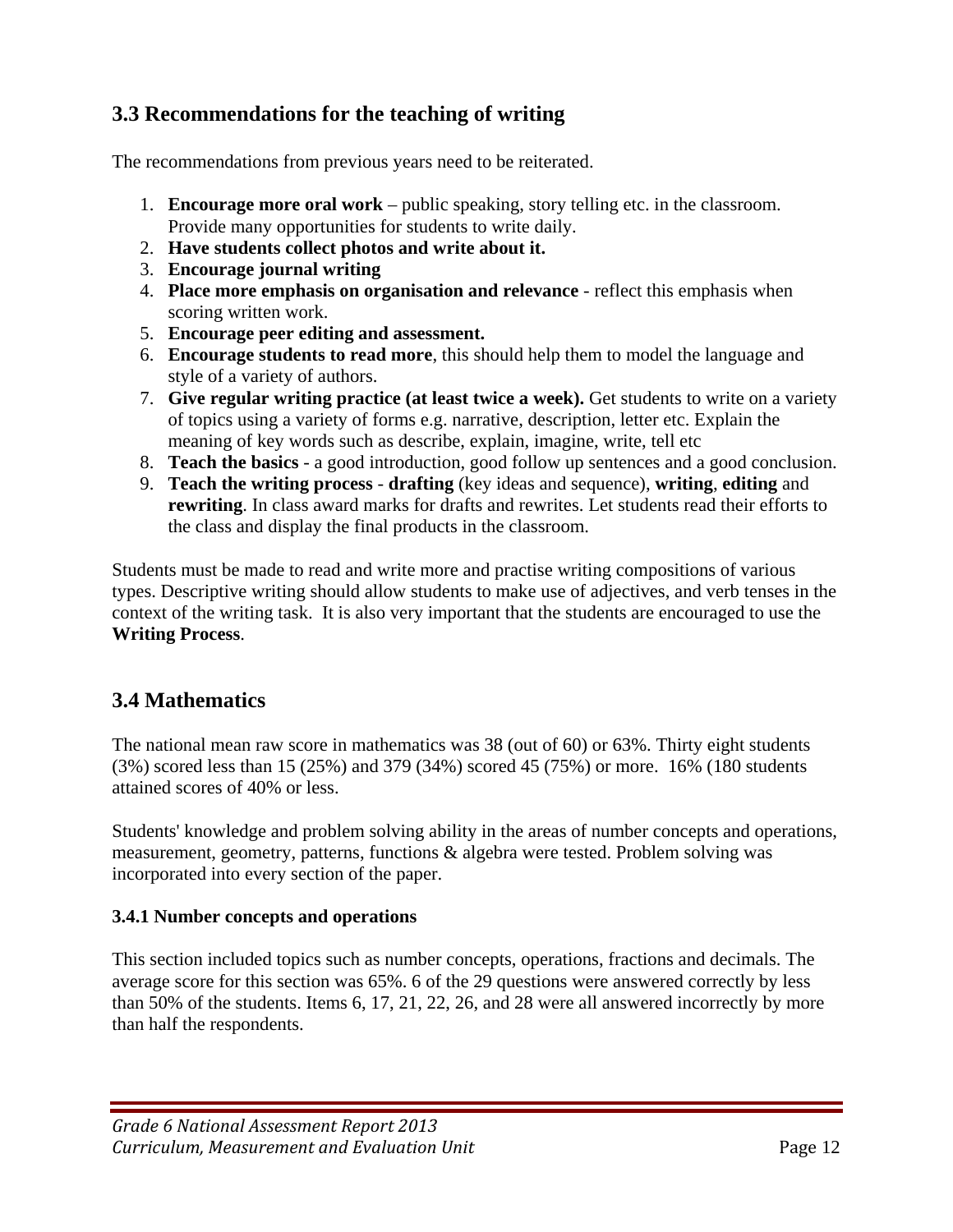| Item No. | Item                                                                                                                                                                                                             | <b>Percent Correct</b> |
|----------|------------------------------------------------------------------------------------------------------------------------------------------------------------------------------------------------------------------|------------------------|
| 6        | See attached test booklet                                                                                                                                                                                        | 23                     |
| 17       | Which of these will give the greatest result?                                                                                                                                                                    | 44                     |
|          | 69 x 7<br>A.                                                                                                                                                                                                     |                        |
|          | <b>B.</b><br>67x9                                                                                                                                                                                                |                        |
|          | C.<br>79 x 6                                                                                                                                                                                                     |                        |
|          | 97 x 6<br>D.                                                                                                                                                                                                     |                        |
| 21       | In the first year of production a play sells 1572 tickets, in<br>its second year it sells 1753 tickets, in its third year it sells<br>152 less than in its second year. How many tickets are<br>sold in 3 years? | 39                     |
|          | A.<br>4926                                                                                                                                                                                                       |                        |
|          | <b>B.</b><br>3477                                                                                                                                                                                                |                        |
|          | C.<br>3173                                                                                                                                                                                                       |                        |
|          | 1601<br>D.                                                                                                                                                                                                       |                        |
| 26       | Two thirds of the mangoes in a bag are bad. If the bag<br>contains 27 mangoes, how many are good?                                                                                                                | 36                     |
|          | 9<br>A.                                                                                                                                                                                                          |                        |
|          | <b>B.</b><br>12                                                                                                                                                                                                  |                        |
|          | $\overline{C}$ .<br>18                                                                                                                                                                                           |                        |
|          | 20<br>D.                                                                                                                                                                                                         |                        |
| 28       | 15 tenths is the same as                                                                                                                                                                                         | 33                     |
|          | 1.5<br>A.                                                                                                                                                                                                        |                        |
|          | 150<br><b>B.</b>                                                                                                                                                                                                 |                        |
|          | $\mathbf{C}$ .<br>$0.15\,$                                                                                                                                                                                       |                        |
|          | 15<br>D.                                                                                                                                                                                                         |                        |
|          |                                                                                                                                                                                                                  |                        |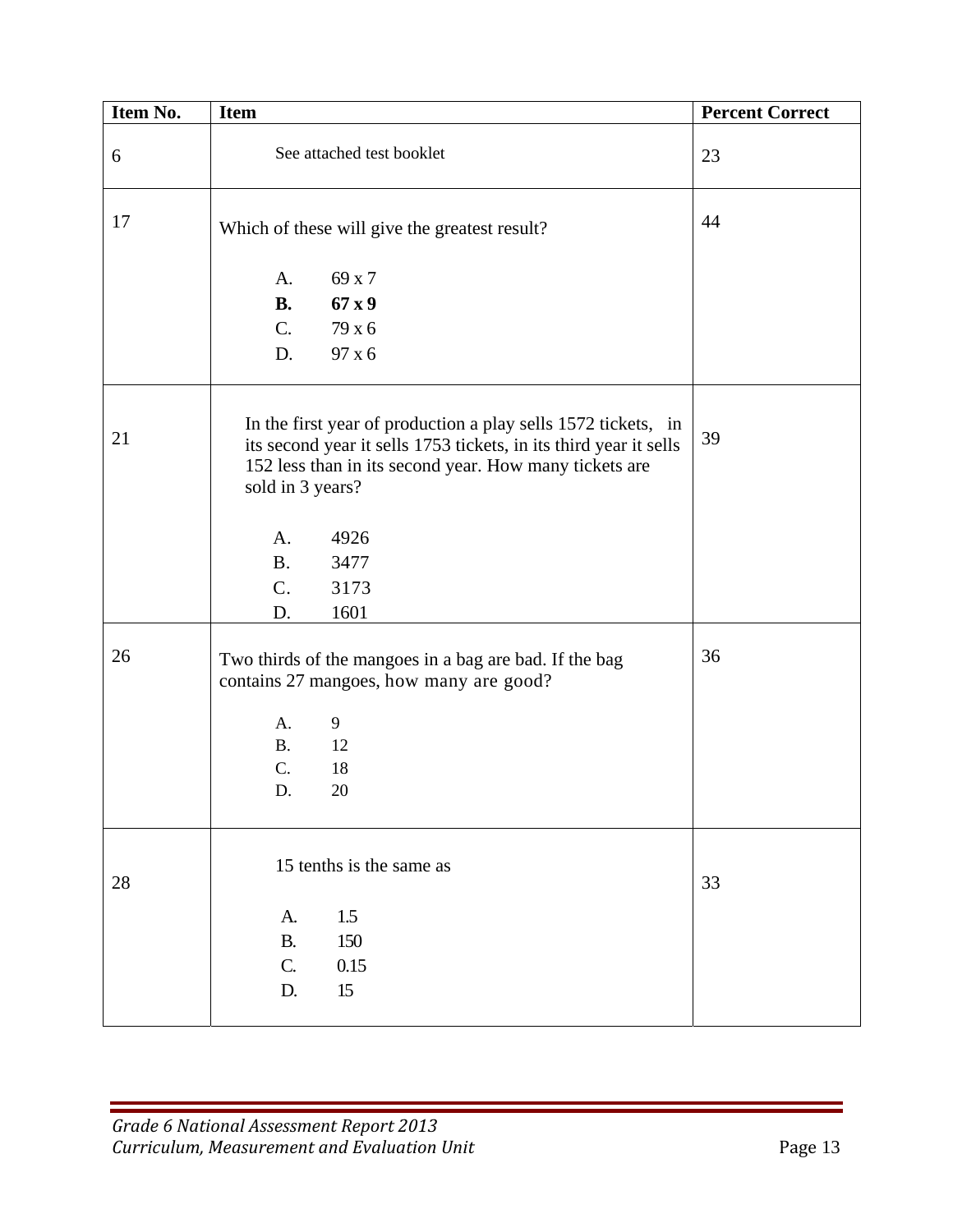### **3.4.2 Measurement**

Students continue to show poor performance in the area of measurement. They experienced most problems with this section. The average score was 60%. Five questions were answered incorrectly by more than 50% of the students. 55% of the students answered item 40 incorrectly. Items 42 and 43 were answered correctly by only 42% and 39% respectively.

| Item No. | <b>Item</b>                                                                                                                                  | Percent<br><b>Correct</b> |
|----------|----------------------------------------------------------------------------------------------------------------------------------------------|---------------------------|
| $40\,$   | See attached test booklets                                                                                                                   | 45                        |
| 41       | A football field is 100 m long and 70 meters wide. How much<br>fence is needed to go around it?                                              | 48                        |
|          | 70 <sub>m</sub><br>A.<br>$100 \text{ m}$<br><b>B.</b><br>$C_{\cdot}$<br>170 m<br>340 m<br>D.                                                 |                           |
| 43       | 6 m<br>A<br>B<br>2 <sub>m</sub><br>4 <sub>m</sub>                                                                                            | 39                        |
|          | What is the area of section 'A'?<br>$12 \text{ m}^2$<br>A.<br>$8 \text{ m}^2$<br><b>B.</b><br>$6 \text{ m}^2$<br>C.<br>$4 \text{ m}^2$<br>D. |                           |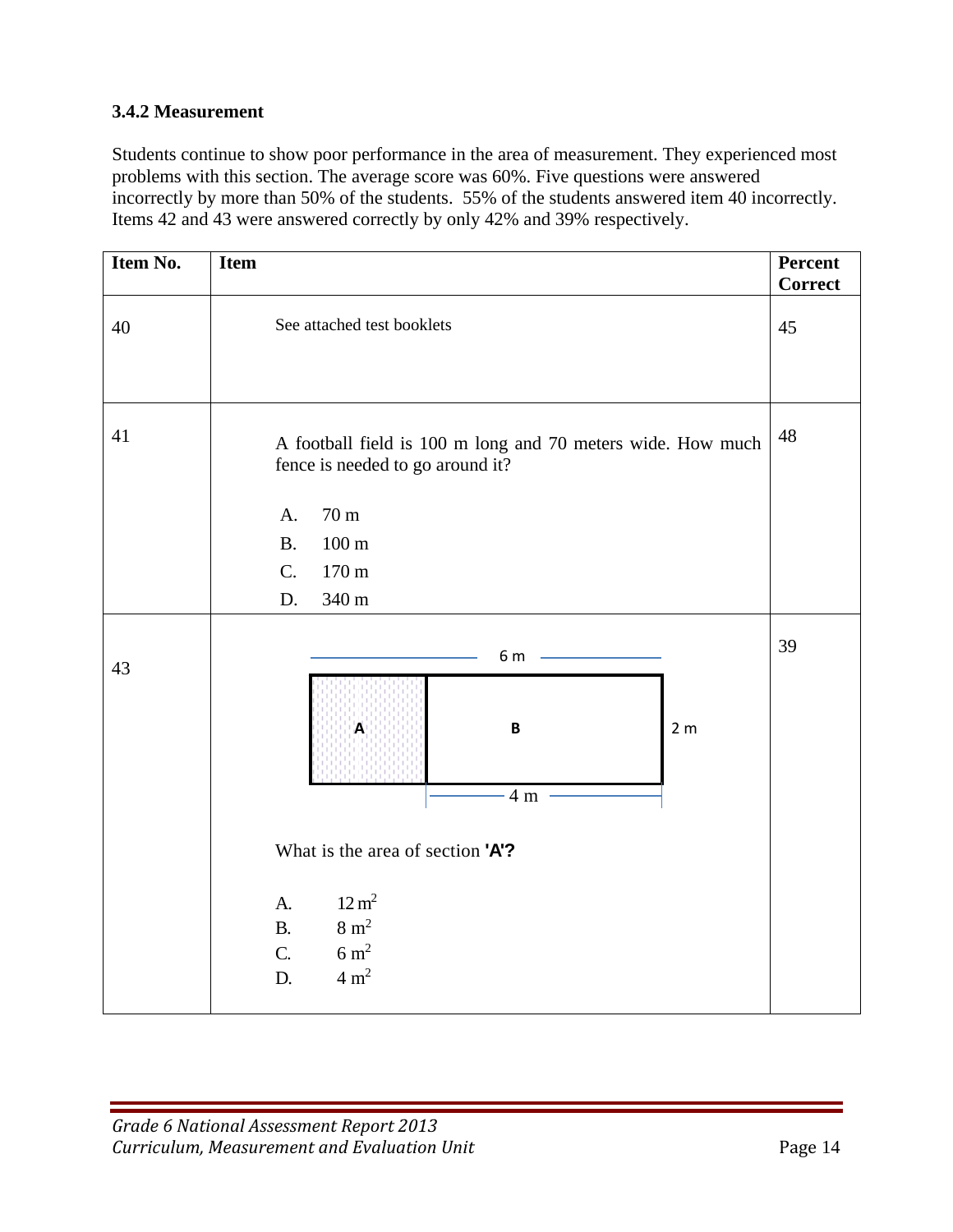#### **3.4.3 Statistics and data handling**

Students' best performance was in the area of Statistics and data handling. 73% of the students handled this section with relative ease. All the questions in this section was answered correctly by more than 55% of the students

#### **3.4.5 Patterns, Functions And Algebra**

This section posed the most problems to students. There were four items in this section and only 56% were able to answer these questions with relative ease. One item was answered correctly by only 20% of the students.

| <b>Item No.</b> | <b>Item</b>        |                                    | Percent<br><b>Correct</b> |
|-----------------|--------------------|------------------------------------|---------------------------|
| 58              |                    | If $2p - 6 = 0$ then p is?         | 20                        |
|                 | A.<br><b>B.</b>    | $\boldsymbol{0}$<br>$\overline{2}$ |                           |
|                 | $\mathsf{C}$<br>D. | 3<br>6                             |                           |
|                 |                    |                                    |                           |

## **3.5 Science**

The national mean raw score in science was 33.4 or 67%*.* Eighty-seven students 7.5% of the entrants scored 20 or less and 26% scored 40 (80%) or more. The paper was divided into the four sub-areas of life processes, earth & space and the physical sciences and agriculture.

#### **3.5.1 Life Processes**

The average for this section was 68%. Only one question was answered incorrectly by more than 50% of the candidates. 73% of the candidates answered item 7 incorrectly.

| Item No. | Item           |                                        | <b>Percent Correct</b> |
|----------|----------------|----------------------------------------|------------------------|
|          |                | What is the largest organ in our body? |                        |
|          | А.             | The stomach $(31\%)$                   | 27                     |
|          | Β.             | The heart $(22%)$                      |                        |
|          | $\mathbf{C}$ . | The skin                               |                        |
|          | D.             | The thigh muscle (19%)                 |                        |
|          |                |                                        |                        |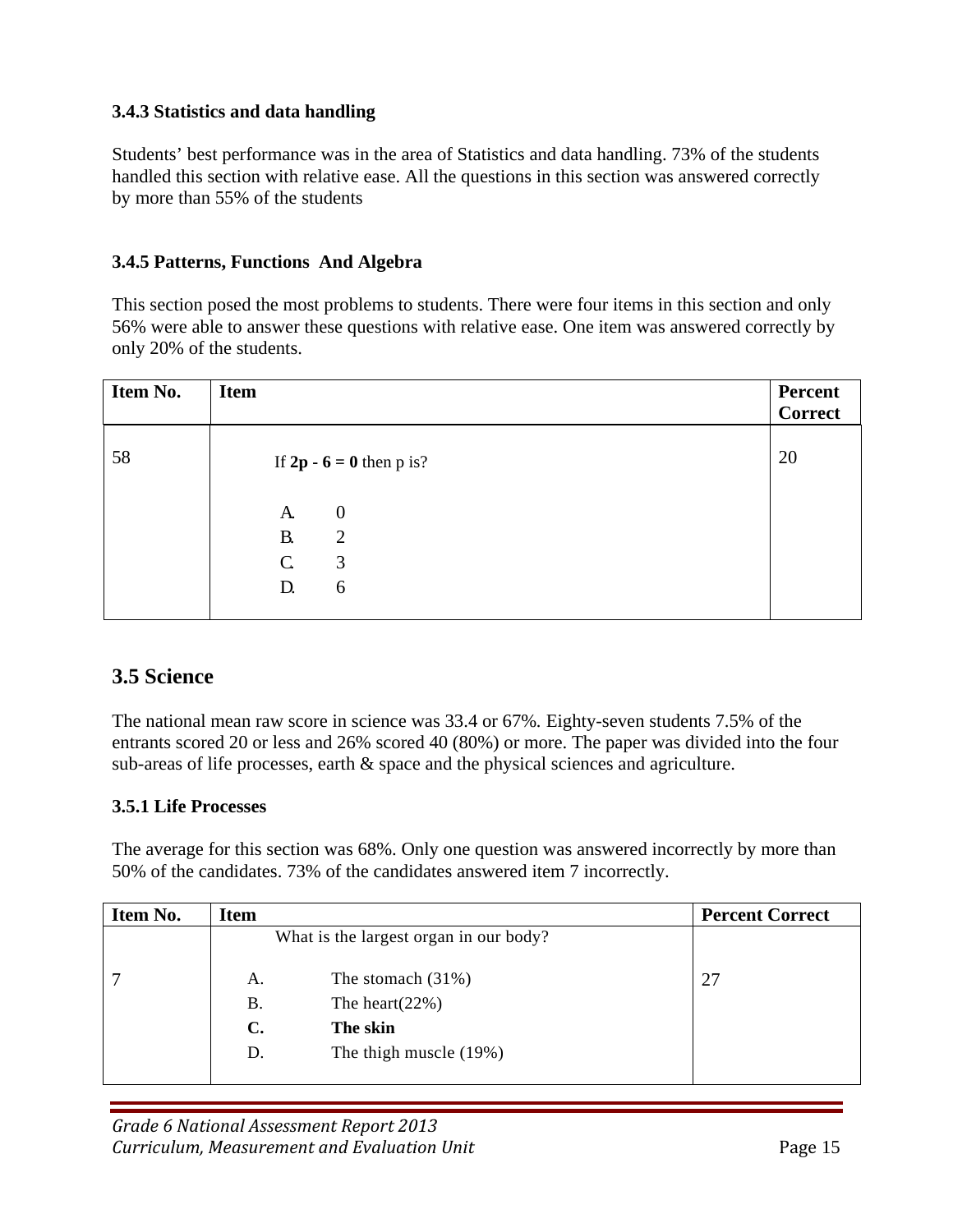## **3.5.2 Earth and Space,**

The average for this section was 64%. Two of the 10 questions (17 and 19) were answered correctly by less than 50% of the respondents.

| Item No. | <b>Item</b>                                     | <b>Percent</b><br><b>Correct</b> |
|----------|-------------------------------------------------|----------------------------------|
|          | How many days are there between each full moon? |                                  |
| 17       | 7<br>A.                                         | 45                               |
|          | <b>B.</b><br>14                                 |                                  |
|          | 28<br>C.                                        |                                  |
|          | 365<br>D.                                       |                                  |
| 19       | Which statement is correct?                     | 48                               |
|          | A. The sun orbits the Earth                     |                                  |
|          | <b>B.</b> The moon orbits the Earth             |                                  |
|          | C. Mars orbits the Earth                        |                                  |
|          | The Earth orbits the moon<br>D.                 |                                  |
|          |                                                 |                                  |

## **3.5.3 Physical Sciences**

This average on this section was 68%. four of the questions proved to be a bit challenging for the students. Items 28, 29, 34 and 41 were answered incorrectly by more than 50% of the candidates.

| Item No. | <b>Item</b> |                                          |                                                                                                | <b>Percent</b><br><b>Correct</b> |
|----------|-------------|------------------------------------------|------------------------------------------------------------------------------------------------|----------------------------------|
| 29       |             | А.<br><b>B.</b><br>$\mathcal{C}$ .<br>D. | Which material will sound travel through the fastest?<br>Water<br>Air<br><b>Steel</b><br>Cloth | 30                               |

(See attached test booklet for items 34, 41)

## **3.5.4 Agriculture**

Students performed better this year on this section than in previous years. 66% of the students handled this section with relative ease. Only 1 item (item 46) was answered incorrectly by over 50% of the students.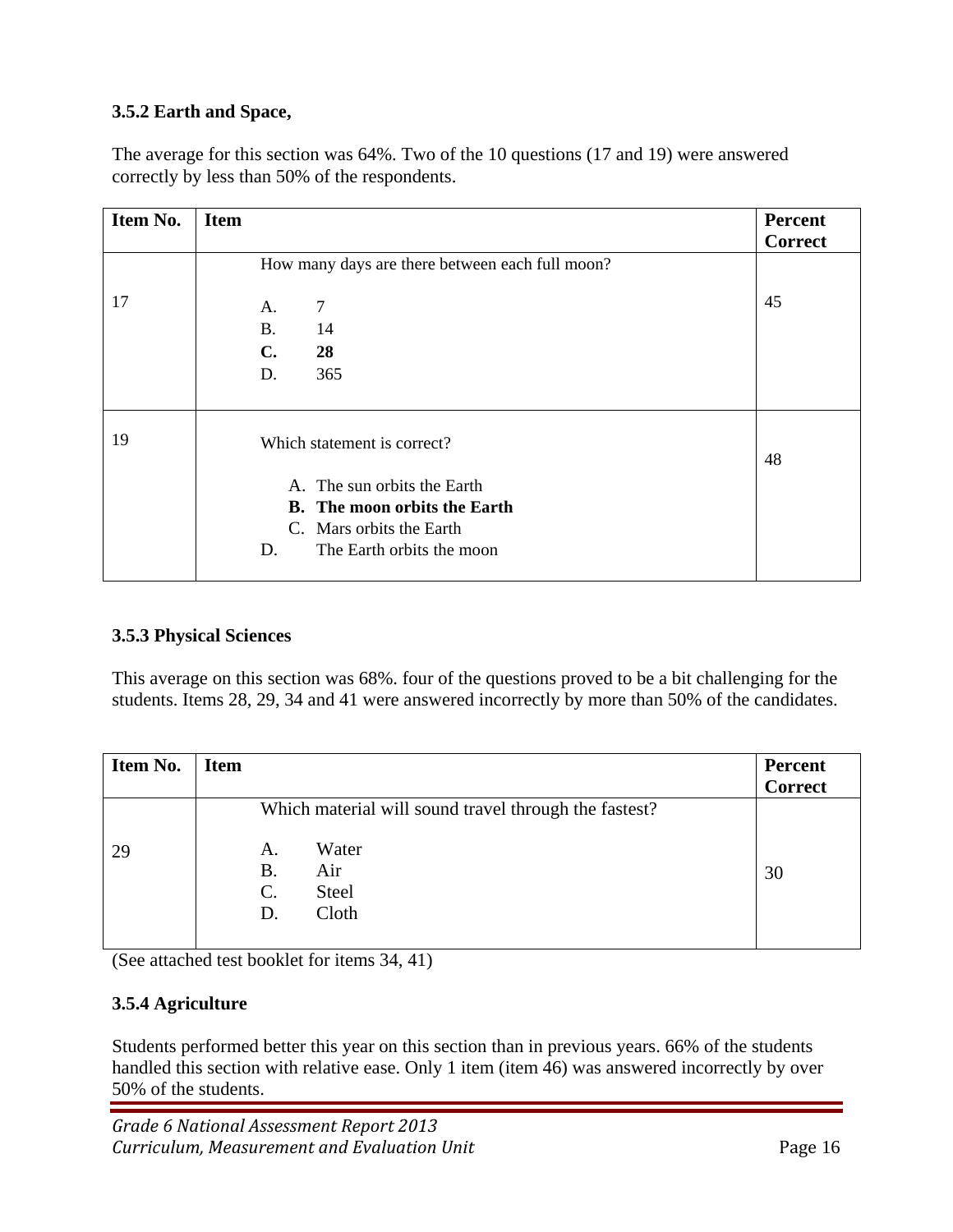| Item No. | <b>Item</b> |                                                                                                                       | <b>Percent</b><br><b>Correct</b> |
|----------|-------------|-----------------------------------------------------------------------------------------------------------------------|----------------------------------|
| 46       |             | Farmer Brown noticed that his oranges on his field had some holes.<br>This most likely could be done by which animal? | 17                               |
|          |             | Caterpillar<br>А.<br>Bird<br>Β.<br>C.<br>Slug<br>Weevil<br>D.                                                         |                                  |

It should be reiterated that children learn best by doing and so, principals should encourage that students engage in hands on activities for science. Schools should promote inquiry based learning where students are encouraged to discover for themselves and work in collaborative groups.

## **3.6 Social Sciences**

The national mean raw score on the Social Sciences paper was 34 or 68%). 7% of the entrants scored 20 or less (40% or less) and 28% scored 40 (80%) or more. The four major strands were assessed –civic ideals and practices, people and places, resources, and social issues and change.

#### **3.6.1 Civic Ideas and Practices**

The average for this section was 69%. Three items in this section were answered incorrectly by over 60% of the respondents. Only 33% of the students were able to answer item 9 correctly.

| Item No. | <b>Item</b>                              |                                                                                                                                                                                                                    | <b>Percent</b> |
|----------|------------------------------------------|--------------------------------------------------------------------------------------------------------------------------------------------------------------------------------------------------------------------|----------------|
|          |                                          |                                                                                                                                                                                                                    | <b>Correct</b> |
| 9        | A.<br><b>B.</b><br>$\mathcal{C}$ .<br>D. | Which statement best describes an autocratic leader?<br>Plans everything for the group<br>Lets members have their own way<br>Shares activities with all members<br>Plans activities with every member of the group | 34             |
|          |                                          |                                                                                                                                                                                                                    |                |
| 13       | 1.<br>cooperative?                       | Which of the following would be considered a                                                                                                                                                                       | 35             |
|          | A.                                       | The Royal Bank of Canada                                                                                                                                                                                           |                |
|          | Β.                                       | H.H.V Whitchurch and company                                                                                                                                                                                       |                |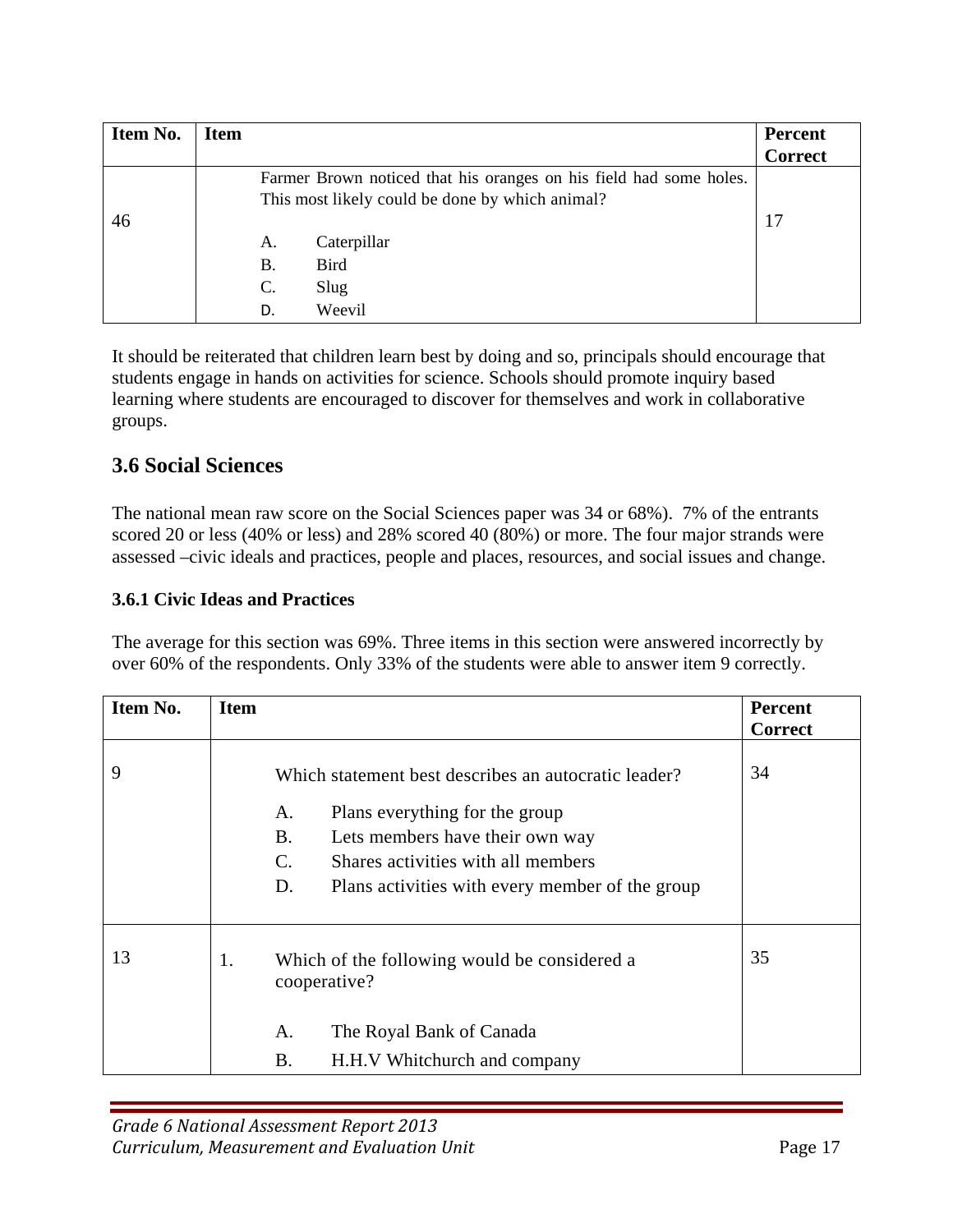|  | The Vielle Case Credit Union      |  |
|--|-----------------------------------|--|
|  | The Dominica Public Service Union |  |
|  |                                   |  |

#### **3.6.2 Location, People and Places**

The average for this section of the paper was 71%. Only question 28 was answered by less than 50% of the students.

| Item No. | <b>Item</b>                                                             | <b>Percent</b> |
|----------|-------------------------------------------------------------------------|----------------|
|          |                                                                         | <b>Correct</b> |
| 28       | The indentured servants came mostly from                                | 48             |
|          | East India<br>А.<br>Africa<br>B.<br>C.<br>Europe<br>North America<br>D. |                |
|          |                                                                         |                |

#### **3.6.3 Resources**

This section appeared to be the one which posed the most difficulty to students. A mere 59% of the students were able to answer the 12 questions with relative ease. Items 31, 33 and 35 were a major challenge for the students. Only 37%, 25% and 20% of the students were able to answer these questions correctly, respectively. It very likely that the students had difficulty with the acronyms used. Item 40 was answered correctly by only 32% of the students.

| Item No. | <b>Item</b>                                                                                                                                                                                                                                                                                                        | <b>Percent</b><br><b>Correct</b> |
|----------|--------------------------------------------------------------------------------------------------------------------------------------------------------------------------------------------------------------------------------------------------------------------------------------------------------------------|----------------------------------|
| 31       | DBS News announced that "a formal discussion between<br>the government and the opposition on the income and<br><i>expenditure of the country</i> " will be held from July 1 to July<br>15. This discussion is referred to as a<br>budget debate<br>Α.<br>constitution<br><b>B.</b><br>C.<br>rally<br>meeting<br>D. | 37                               |
|          |                                                                                                                                                                                                                                                                                                                    |                                  |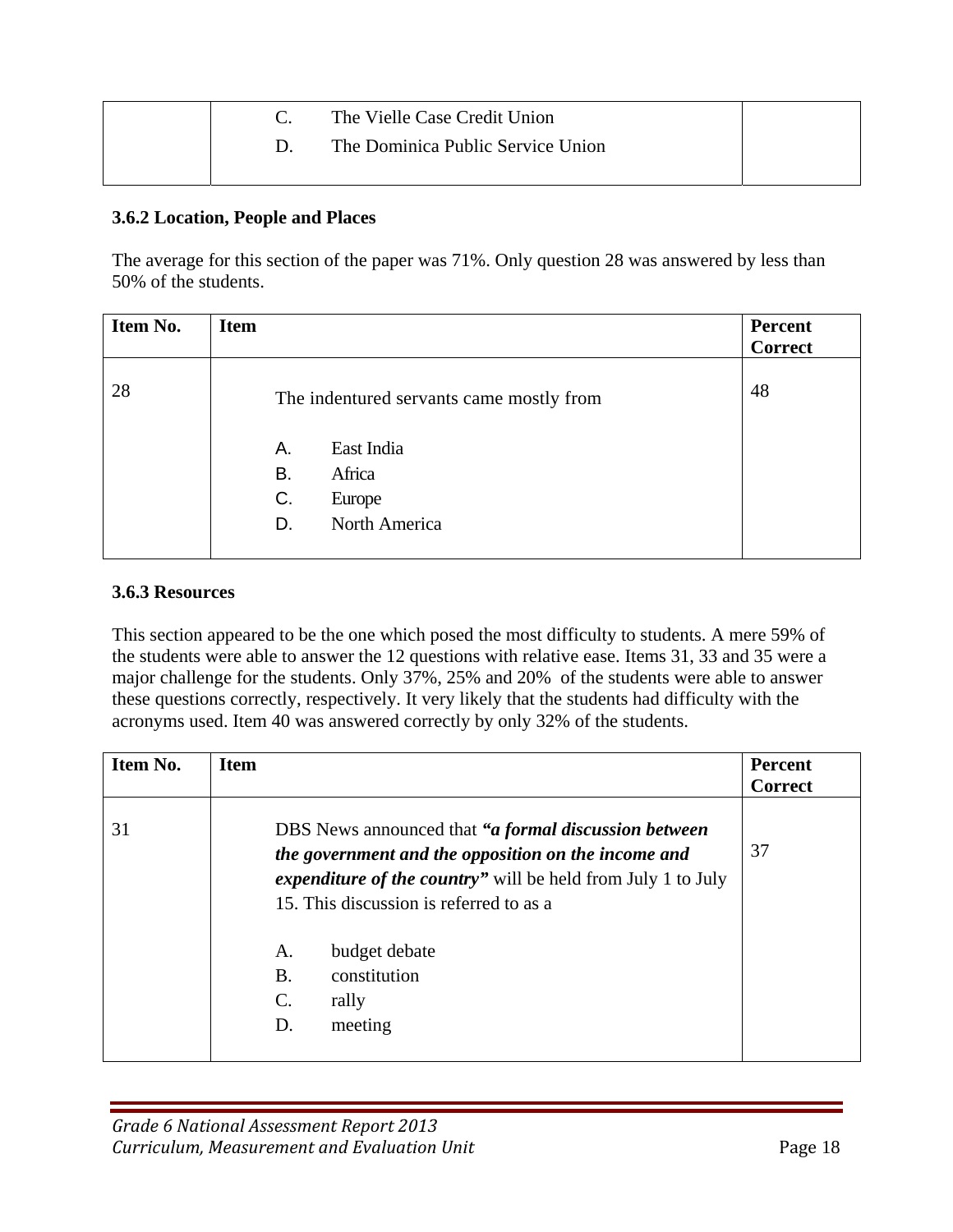| 33 | Which of these resources is most abundant in Dominica?                                                          | 25 |
|----|-----------------------------------------------------------------------------------------------------------------|----|
|    | Banana<br>A.<br><b>B.</b><br>Forests<br>C.<br>Geothermal energy<br>D.<br>Water                                  |    |
| 35 | Most of DOMLEC's energy comes from<br>fuel<br>A.<br><b>B.</b><br>water<br>$C_{\cdot}$<br>sunlight<br>coal<br>D. | 20 |

## **3.6.4 Social Issues and Change**

This section of the paper proved to be the least challenging. About 72% of the students were able to answer this section correctly. All of the questions were answered correctly by more than half the students.

It should be noted that 40% of the test was based on Dominica while 38% was general knowledge. 16% was based on the region while 6% was based on the wider world.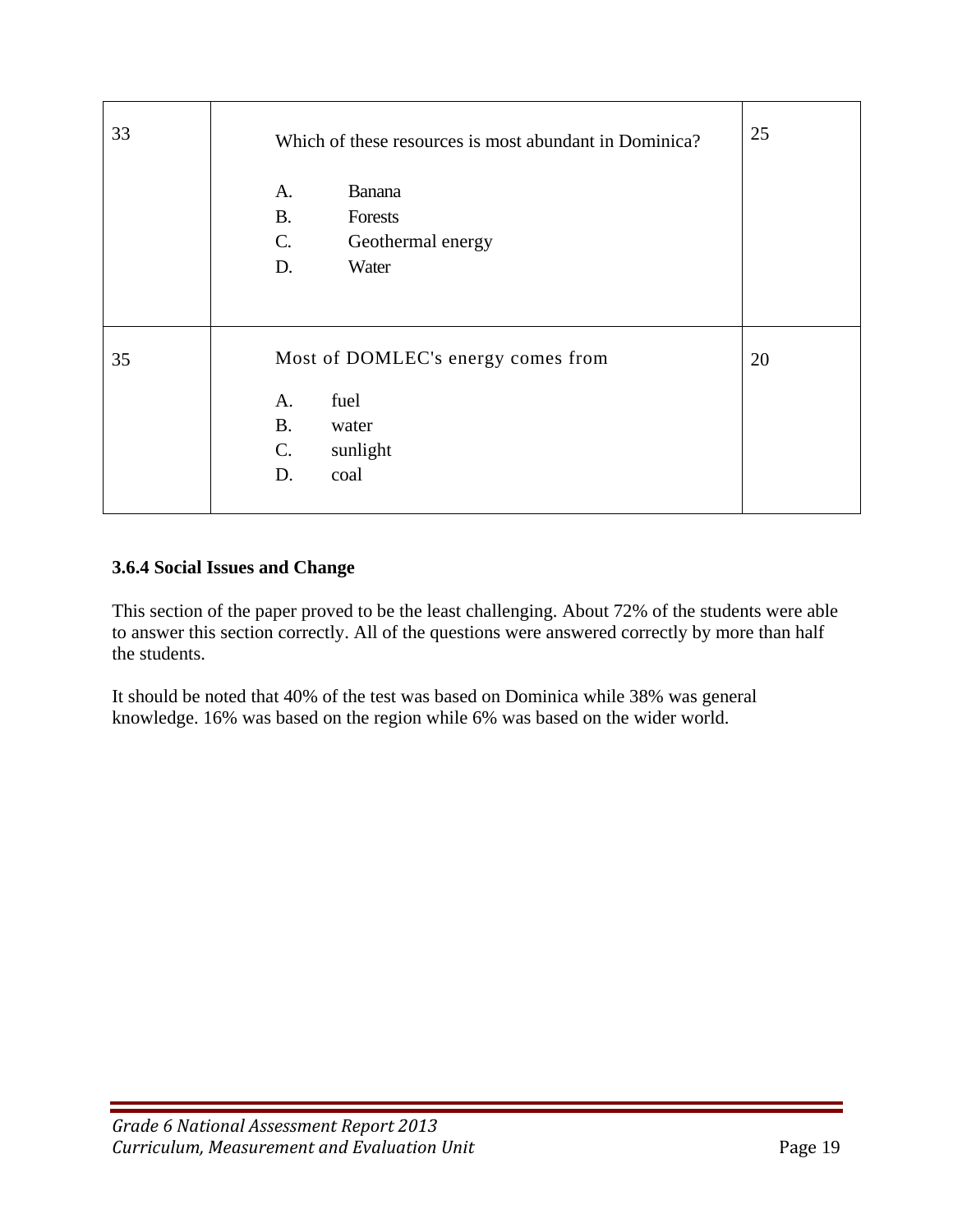# **Appendices**

# **Appendix A**

#### **GRADE SIX NATIONAL ASSESSMENT 2013**

### **COMPOSITION MARKING SCHEME**

| <b>AREA</b>                                                                                    | <b>HIGH</b> | <b>MIDDLE</b> | <b>LOW</b> |  |  |  |
|------------------------------------------------------------------------------------------------|-------------|---------------|------------|--|--|--|
| Ideas/Organisation                                                                             | $8 - 10$    | $5 - 7$       | $1 - 4$    |  |  |  |
| Relevance to Topic                                                                             | $8 - 10$    | $5 - 7$       | $1-4$      |  |  |  |
| Sentence Structure                                                                             | $8 - 10$    | $5 - 7$       | $1-4$      |  |  |  |
| Usage and Spelling                                                                             | $4 - 5$     | $2 - 3$       | 1          |  |  |  |
| Capitalization and Punctuation                                                                 | $4 - 5$     | $2 - 3$       | 1          |  |  |  |
| <b>TOTAL</b>                                                                                   | $35 - 40$   | 20-34         | $5 - 19$   |  |  |  |
| <b>Minimum Score</b> $=$ 5 (mainly to indicate that student was registered or attempted exam.) |             |               |            |  |  |  |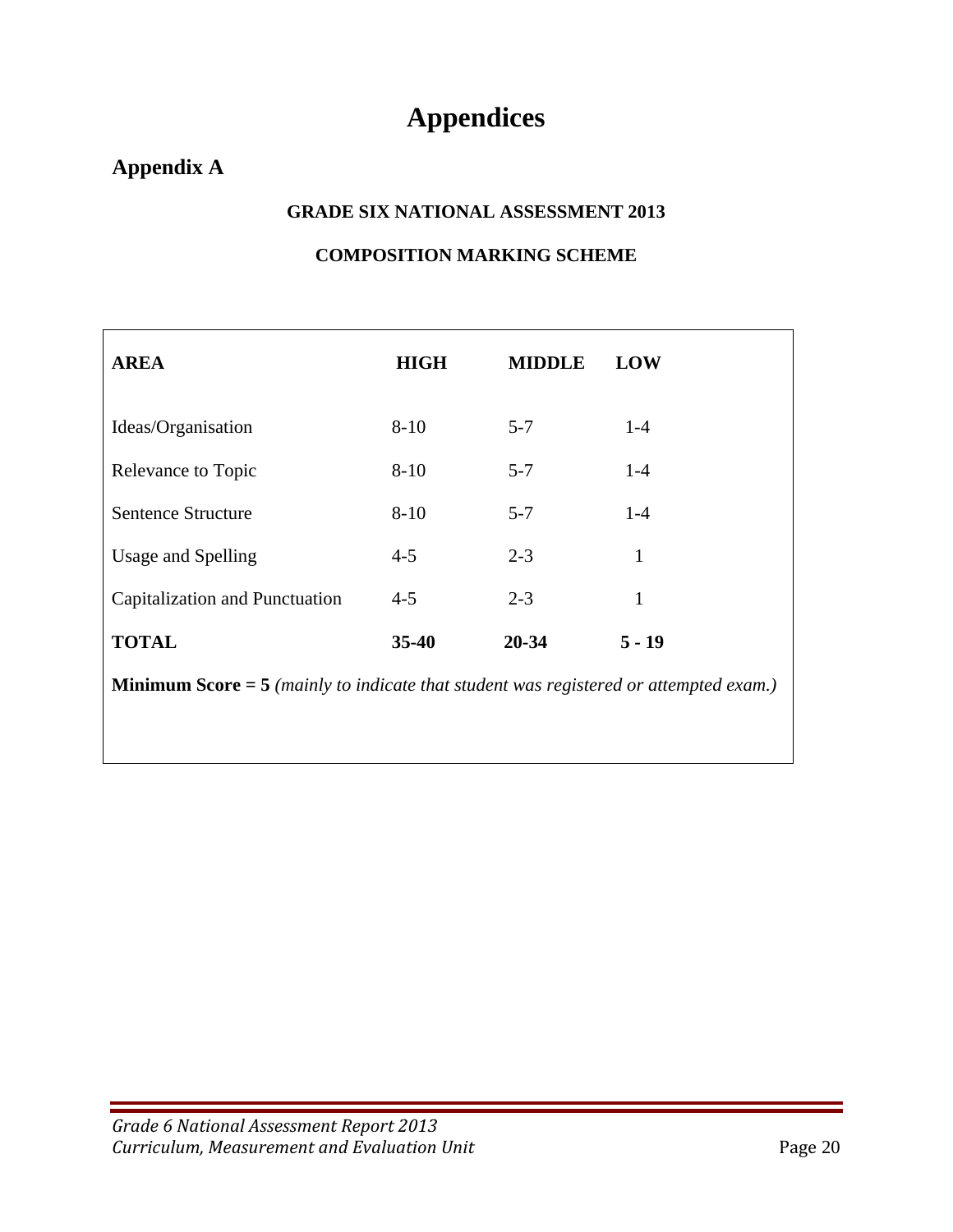#### **G6NA Composition: Marking Scheme Details**

#### **IDEAS/ORGANISATION**

- **HIGH** The opening is effective and catches the interest of the reader. There is no wandering, and organisation is clear and sequential. Content is adequately informative and reflects sound, logical details that support the main idea. Transitions clearly show how ideas are connected. The closing is effective and gives the reader the impression that the process is over, and there is an understandable conclusion. Anticipated questions are answered.
- **MIDDLE** There is a general introduction but the reader's interest is not captured. Few ideas given but content is not adequate enough to support main ideas. Transitions sometimes work but are unclear at other times. The reader is not provided with the necessary background and the reader is left with some questions. Sequence is unclear and there is little or no sense of closure.
- **LOW** The opening does not catch the attention of the reader. Necessary background is lacking. Connections between ideas are confusing or absent. The sequence is confusing and there is no sense of closure or completeness at the end of the composition. Information is limited or unclear or the length is not adequate for development.

#### **RELEVANCE TO TOPIC**

- **HIGH** Details and incidents relate to the topic and purpose of the composition. The purpose of the writing is reflected in the writers' arrangement of ideas. Narratives make the reader think about the writer's point of view.
- **MIDDLE** Details and incidents are not clearly related to the topic. The information in the essay is unnecessary and elements of the writing are unrelated to the topic.
- **LOW** Details and incidents are unrelated to the topic. Information given is completely irrelevant and leaves the reader unclear about the purpose of the composition.
- *A composition, which scores 1 on this scale, may not obtain a total score above 15 marks for the entire composition.*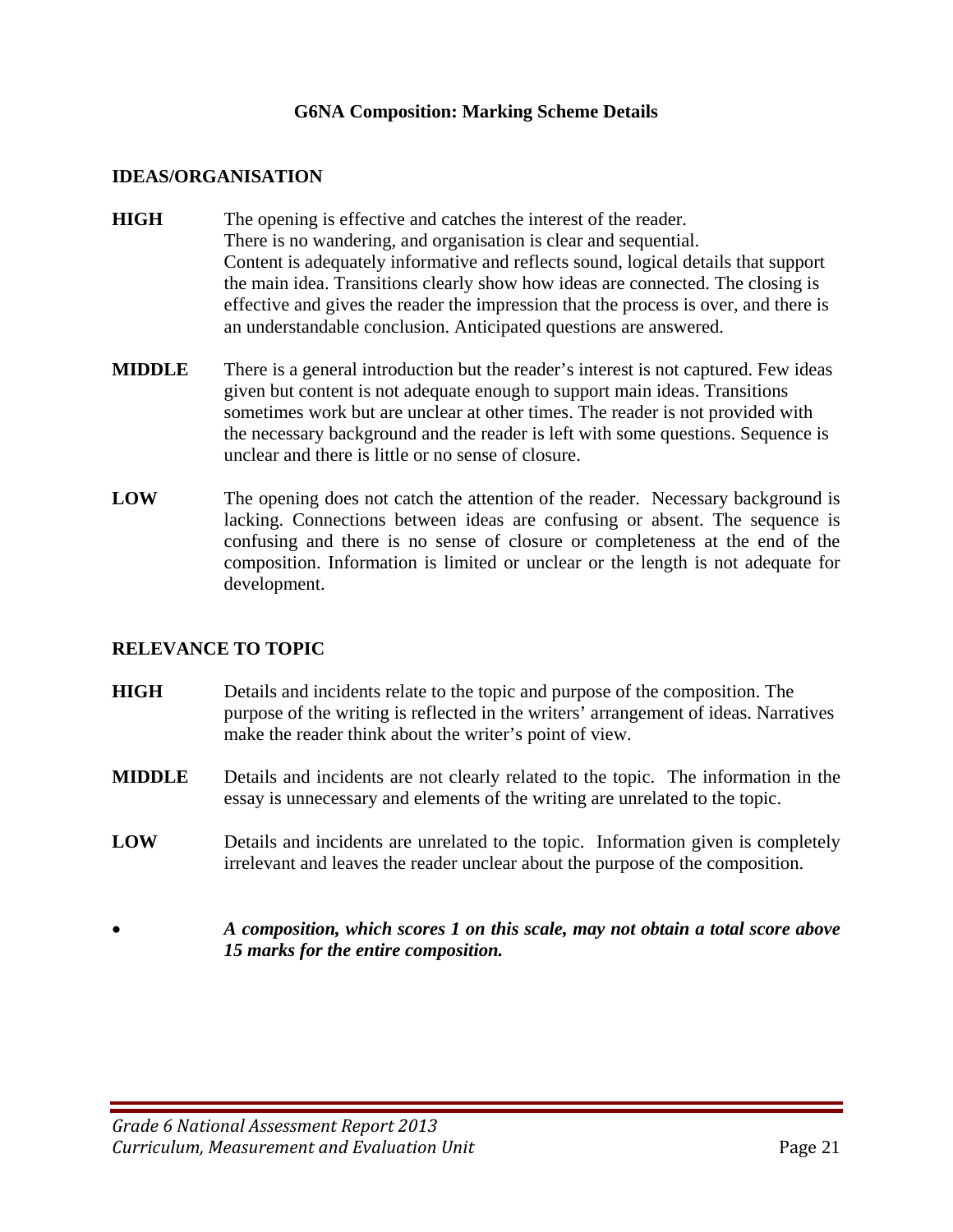#### **SENTENCE STRUCTURE**

- **HIGH** The writer displays interesting variety of structures which are effectively employed. Sentences are constructed in a way that enhances the meaning of the passage. Dialogue sounds natural. Beginnings are purposeful and varied.
- **MIDDLE** The writer displays an interesting variety of structures but these are at times clumsy or ambiguous. Sentences are usually constructed correctly. Some variety in beginnings attempted.
- **LOW** Structures are little more than simple sentences. They are repeated to the effect that the paper becomes boring or predictable. Sentences are choppy, incomplete or awkward. Many sentences begin the same way (*and, so, but, and then, because, etc.).*

#### **USAGE AND SPELLING**

- **HIGH** Words convey the meaning in a precise and natural way. Words used are specific and accurate and it is easy to understand what the writer means. Usage is appropriate and spelling attracts little or no attention. Error in spelling reflects meaningful guesses. Lively verbs and modifiers add depth to the writing.
- **MIDDLE** Words are adequate and correct. Verbs and modifiers add some depth to the writing. Usage efforts are few and do not detract from the impact of the composition. Spelling errors are few. Most guesses are reasonable and do not detract from the impact of the composition.
- **LOW** Writer has limited vocabulary. Errors in usage and spelling detract substantially from the readability and impression of the composition. The reader must stop and puzzle over words to figure out what they are or what the writer intended.

#### **CAPITALIZATION AND PUNCTUATION**

- **HIGH** In general, punctuation is accurate and used to make writing clear and readable. Consistent application of capitalization skills is present.
- **MIDDLE** Errors in capitalization and punctuation may be present but do not perceptibly detract from the clarity and readability of the paper.
- **LOW** Error in capitalization and punctuation substantially detract from the clarity and readability of the composition,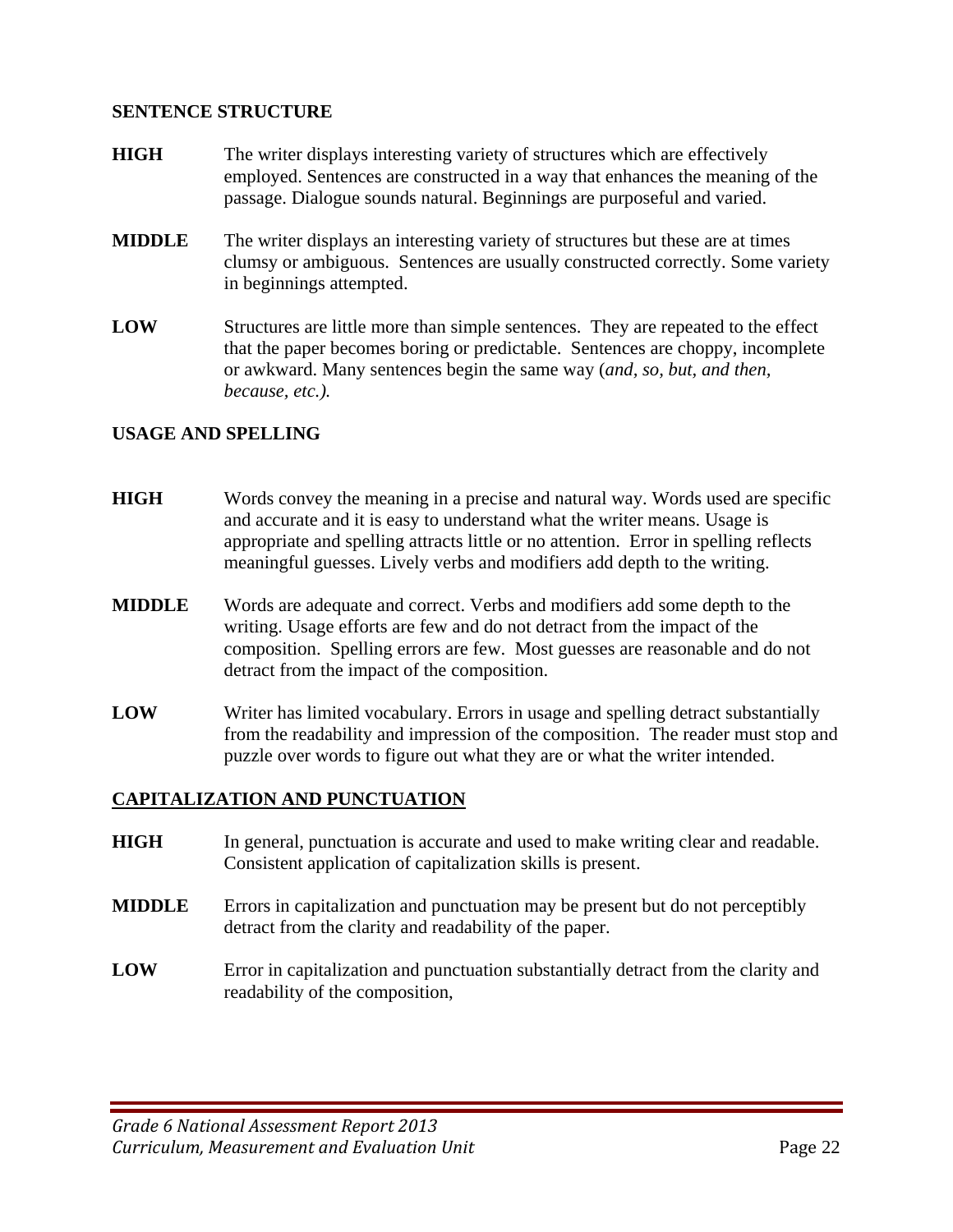# **Appendix B**

## **Subject Specifications**

# **Science Paper**

| <b>Topic</b>                  | The single T now puper consisting of co many<br><b>Subtopic</b> | Know | CU | <b>Reason</b> | <b>Total</b> | <b>Total</b> |
|-------------------------------|-----------------------------------------------------------------|------|----|---------------|--------------|--------------|
| Life science                  | Living things in the<br>environment<br>Plants and animals       |      |    |               |              |              |
|                               | Adaptations of organisms                                        |      |    |               |              |              |
| <b>Earth and</b>              | Weather and climate                                             |      |    |               |              |              |
| space                         | Resources                                                       |      |    |               |              |              |
|                               | Solar system                                                    |      |    |               |              |              |
| <b>Physical</b>               | Energy                                                          |      |    |               |              |              |
| science                       | Forces                                                          |      |    |               |              |              |
|                               | Matter                                                          |      |    |               |              |              |
| <b>Agriculture</b><br>science | Agricultural practices                                          |      |    |               |              |              |
|                               | Crops                                                           |      |    |               |              |              |
|                               | Animals                                                         |      |    |               |              |              |
|                               |                                                                 |      |    |               |              |              |

A single 1 hour paper consisting of 50 multiple-choice items will be set.

*The content level categories were for the most part taken from the Primary Science Curriculum Guides for grades 5-7. Details of the specific objectives tested can also be found in these Curriculum Guides.* 

The **cognitive level categories** are:

**Knowledge** – recall of facts and procedures

**Conceptual understanding** – identifies, labels, gives examples and non examples for concepts; uses words, drawings, symbols etc. to represent ideas, concepts; demonstrates an understanding of principles, concepts and applies these to different situations; demonstrates skills of comparing, classifying, ordering, sequencing and measuring.

**Reasoning** – infers, predicts, interprets data and hypothesises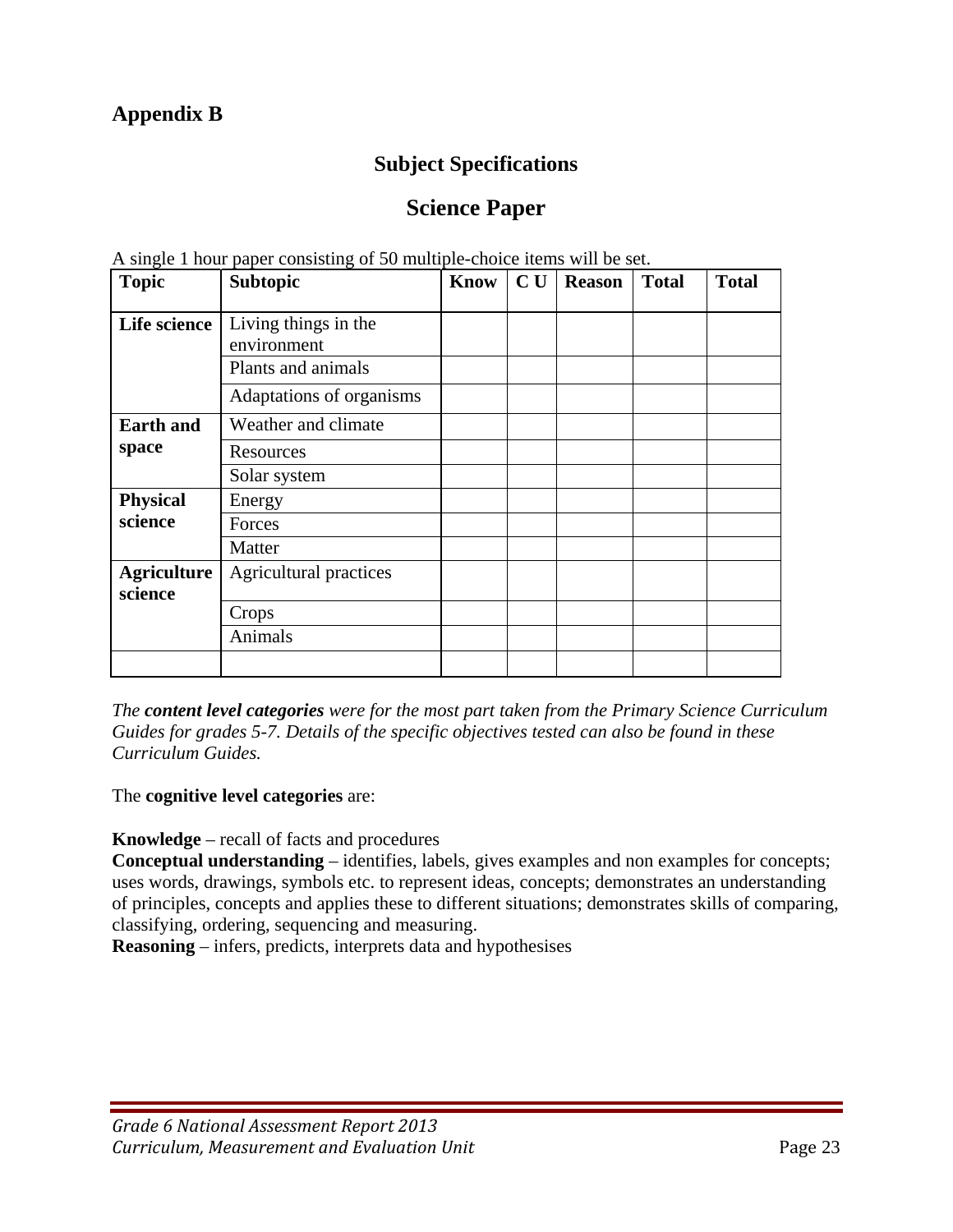# **Mathematics Paper**

| <b>Topic</b>                        |               | <b>Subtopic</b>         | Paper 1   | <b>Total</b>     |
|-------------------------------------|---------------|-------------------------|-----------|------------------|
|                                     |               |                         | # of Ques |                  |
| <b>Number</b>                       |               | Number concepts         | 6         |                  |
|                                     |               | Operations              | 17        | 29               |
|                                     |               | Fractions & decimals    | 6         |                  |
|                                     |               | 3D shapes               | 2         |                  |
| <b>Geometry</b>                     |               | 2D shapes               | 4         | 7                |
|                                     |               | Length                  |           |                  |
|                                     |               | Area                    |           |                  |
| <b>Measurement</b>                  | Selected from | Volume/capacity         |           |                  |
|                                     |               | <b>Mass</b>             | 15        | 15               |
|                                     |               | Time                    |           |                  |
|                                     |               | Money                   |           |                  |
|                                     |               | Data collection         | 1         |                  |
| <b>Statistics and data handling</b> |               | Data representation and | 5         | 5                |
|                                     |               | interpretation          |           |                  |
| Patterns, functions and algebra     |               |                         | 4         | $\boldsymbol{4}$ |
| <b>TOTALS</b>                       |               |                         | 60        | 60               |

One 75-minute paper consisting of 60 multiple-choice items will be set.

**Number concepts** will deal with concepts of place value, properties of numbers etc. as specified by objectives  $1.1 - 1.14$ .

**Computation** will deal with the four operations on whole numbers as specified by objectives 2.1  $-2.12$ 

**Measurement** will cover concepts of length, area, capacity/volume, mass, time and money as specified by objectives  $4.1.1 - 4.6.6$ .

**Geometry** will deal with concepts and properties of simple two and three-dimensional shapes as specified by objectives  $3.1 - 3.14$ .

**Fractions/decimals** – elementary concepts of fractions and decimals will be tested as specified by objectives 5.1- 5.14.

**Statistics** – interpretation of various common ways of representing data will be tested as specified by objectives  $6.1 - 6.4$ .

**Problem Solving** – solution of routine and non-routine problems using a variety of strategies as specified by objective 7.1.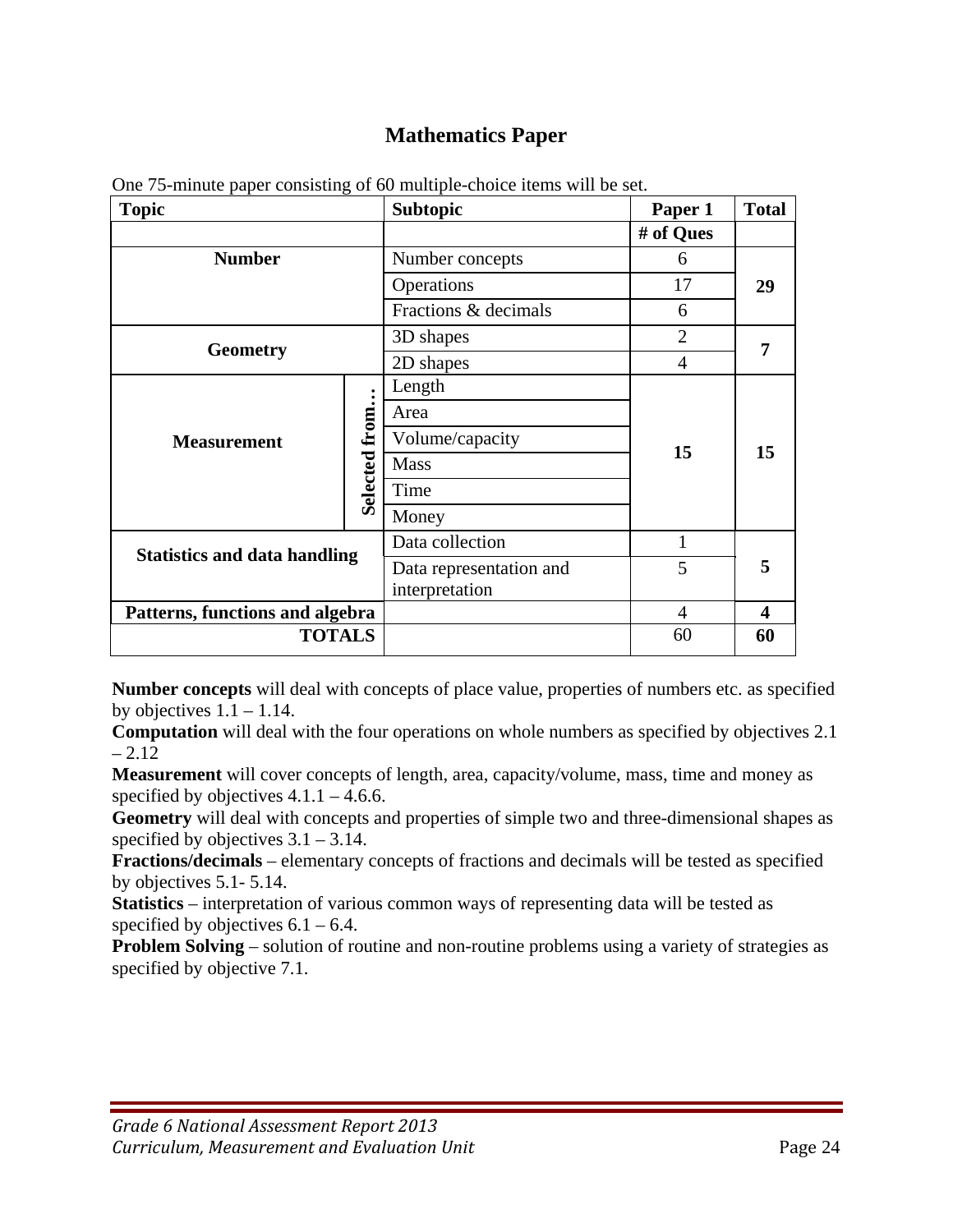# **Social Studies**

| <b>Topic</b>         | <b>Subtopic</b>     | $\mathbf K$ | <b>C.U.</b> | $\mathbf R$ | <b>Subtotal</b> | Grand        |
|----------------------|---------------------|-------------|-------------|-------------|-----------------|--------------|
|                      |                     |             |             |             |                 | <b>Total</b> |
| <b>Civic ideals</b>  | Patriotism          |             |             |             | 6               |              |
| and practices        | Cooperation         |             |             |             | $\overline{4}$  |              |
| (40%)                | Rights,             |             |             |             | 5               |              |
|                      | responsibilities &  |             |             |             |                 |              |
|                      | governance          |             |             |             |                 |              |
|                      | Groups              |             |             |             | 3               | 18           |
| Location,            | Location            |             |             |             | $\overline{4}$  |              |
| People and           | Physical earth,     |             |             |             | 3               |              |
| places $(20\%)$      | natural phenomena   |             |             |             |                 |              |
|                      | and climate         |             |             |             |                 |              |
|                      | People and origin   |             |             |             | 3               | 10           |
| <b>Resources</b>     | Types, uses,        |             |             |             | $\overline{4}$  |              |
| (20%)                | availability &      |             |             |             |                 |              |
|                      | allocation          |             |             |             |                 |              |
|                      | Conservation,       |             |             |             | $\overline{4}$  |              |
|                      | preservation of     |             |             |             |                 |              |
|                      | resources           |             |             |             |                 |              |
|                      | Economic activities |             |             |             | $\overline{4}$  | 12           |
| <b>Social Issues</b> | Social issues       |             |             |             | 5               |              |
| and change<br>(20%)  | Social change       |             |             |             | 5               | 10           |
|                      |                     | 14          | 21          | 15          | 50              | 50           |

A single 1 hour paper consisting of 50 multiple-choice items will be set.

For questions that pertain to countries, landmasses or bodies of water, about 20% will concern Dominica, 60% the Caribbean and 20% the world.

Teachers are advised to consult the new Social Studies Curriculum Guides for examples of the objectives to be tested (the sub- topic headings have been taken from these Guides). *Objectives tested will emphasize those from the new Grade 6 Guide and work that was done previously in grades 3- 5.*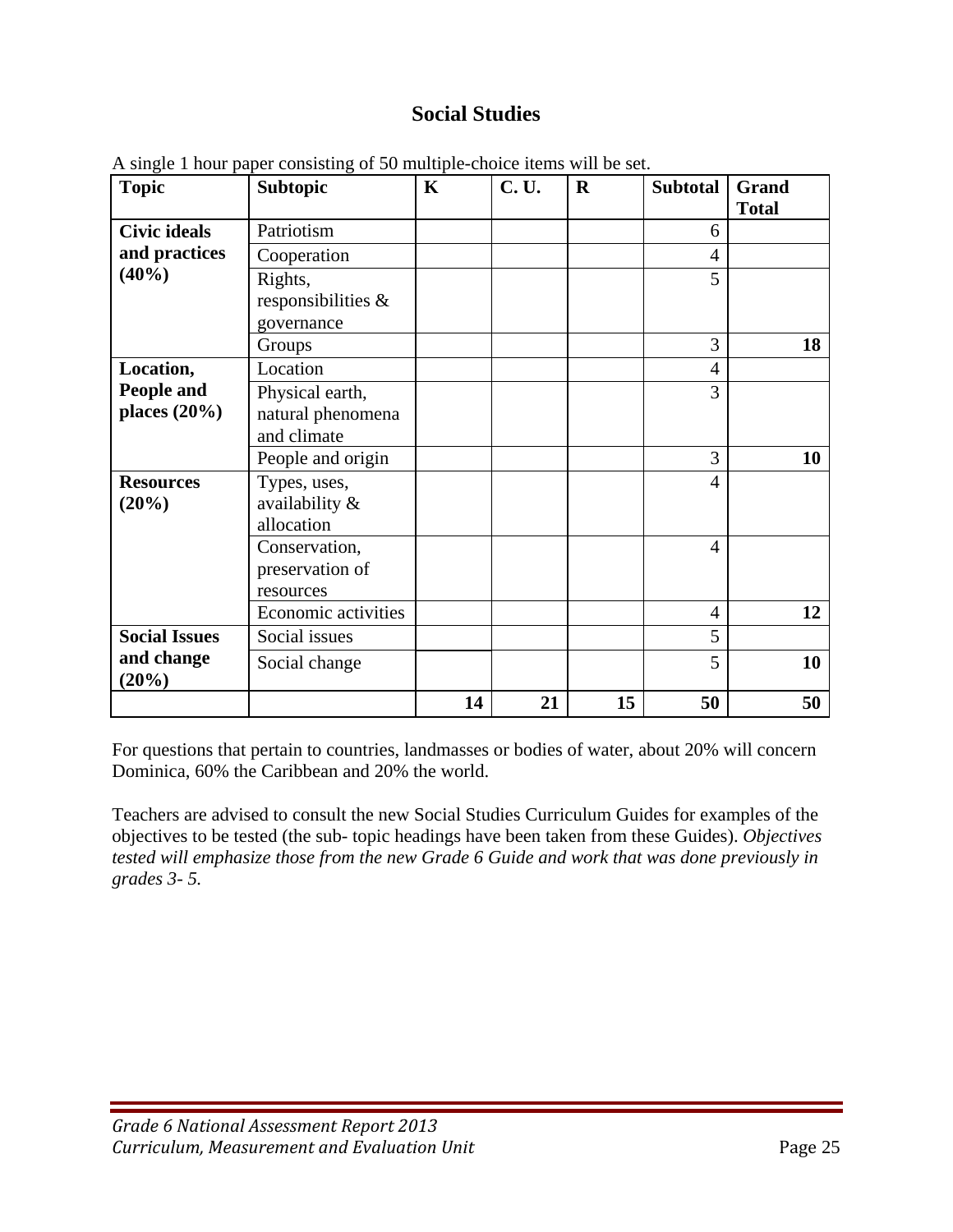## **Language Arts Paper**

A one hour 60 item multiple-choice paper dealing with English mechanics and comprehension will be set. Students will be given a further 40 minutes to write a composition. This written composition will be worth 40% of the total score.

| <b>TOPIC</b>        | <b>TOTAL</b> |
|---------------------|--------------|
| Composition         | 40           |
| Usage/grammar       | 10           |
| <b>Vocabulary</b>   | 10           |
| <b>Study skills</b> |              |
| <b>Spelling</b>     | 10           |
| Comprehension       | 23           |
| <b>TOTALS</b>       | 100          |

Only areas of the Language Arts curriculum that can be assessed by pencil and paper methods will be tested. The composition will be assessed using the following criteria:

 General impression/organisation Relevance to topic Sentence structure Usage and spelling Capitalisation and punctuation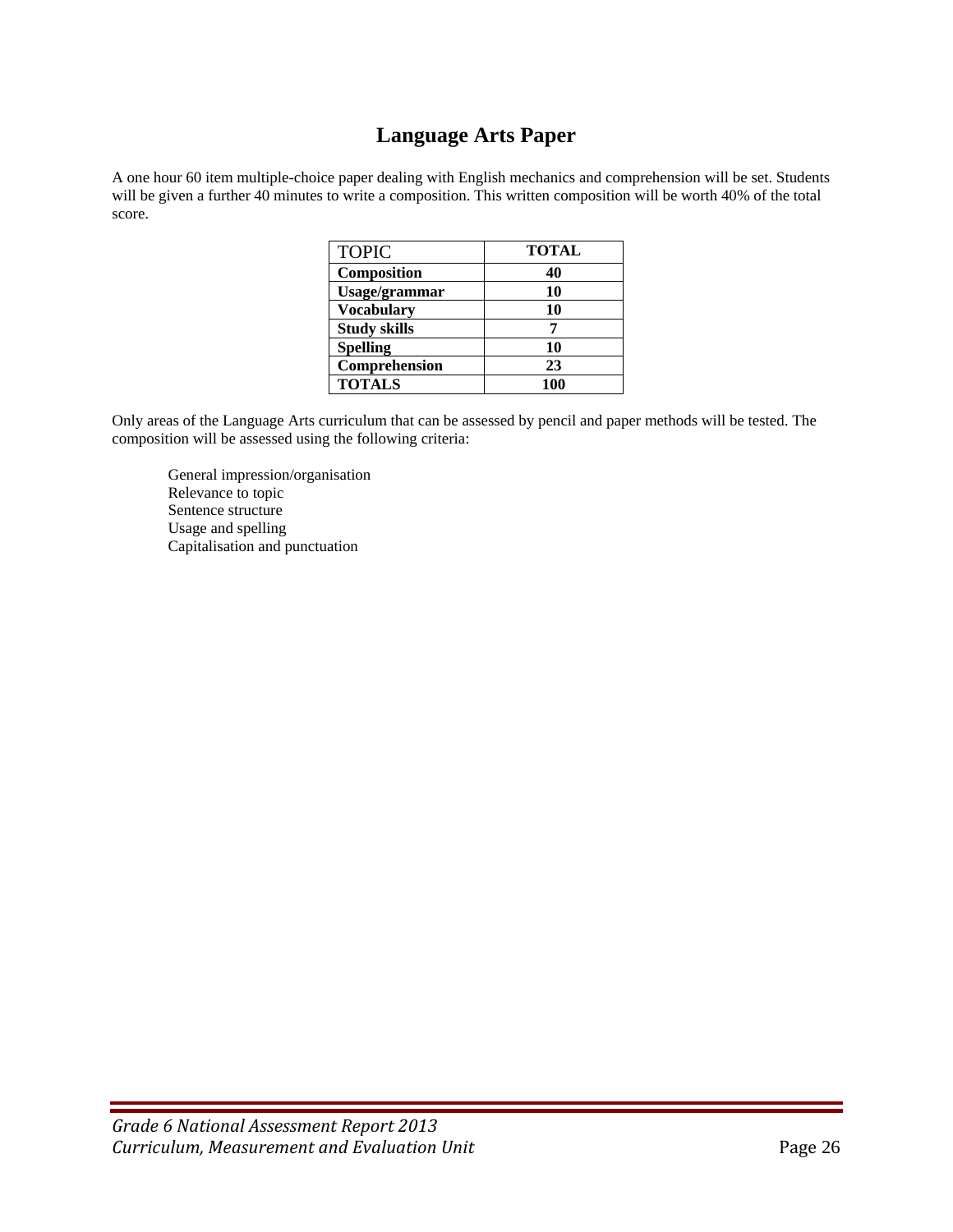# **Appendix C**

| Item           |                             |         |                       |
|----------------|-----------------------------|---------|-----------------------|
| Number         | Mathematics   Language Arts | Science | <b>Social Studies</b> |
| $\mathbf 1$    |                             |         |                       |
| $\overline{c}$ |                             |         |                       |
| 3              |                             |         |                       |
| $\pmb{4}$      |                             |         |                       |
| 5              |                             |         |                       |
| 6              |                             |         |                       |
| 7              |                             |         |                       |
| 8              |                             |         |                       |
| 9              |                             |         |                       |
| 10             |                             |         |                       |
| 11             |                             |         |                       |
| 12             |                             |         |                       |
| 13             |                             |         |                       |
| 14             |                             |         |                       |
| 15             |                             |         |                       |
| 16             |                             |         |                       |
| 17             |                             |         |                       |
| 18             |                             |         |                       |
| 19             |                             |         |                       |
| 20             |                             |         |                       |
| 21             |                             |         |                       |
| 22             |                             |         |                       |
| 23             |                             |         |                       |
| 24             |                             |         |                       |
| 25             |                             |         |                       |
| $26\,$         |                             |         |                       |
| 27             |                             |         |                       |
| 28             |                             |         |                       |
| 29             |                             |         |                       |
| 30             |                             |         |                       |
| 31             |                             |         |                       |
| 32             |                             |         |                       |
| 33             |                             |         |                       |
| 34             |                             |         |                       |

## **Answer Keys - G6NA 2013 Multiple Choice Papers**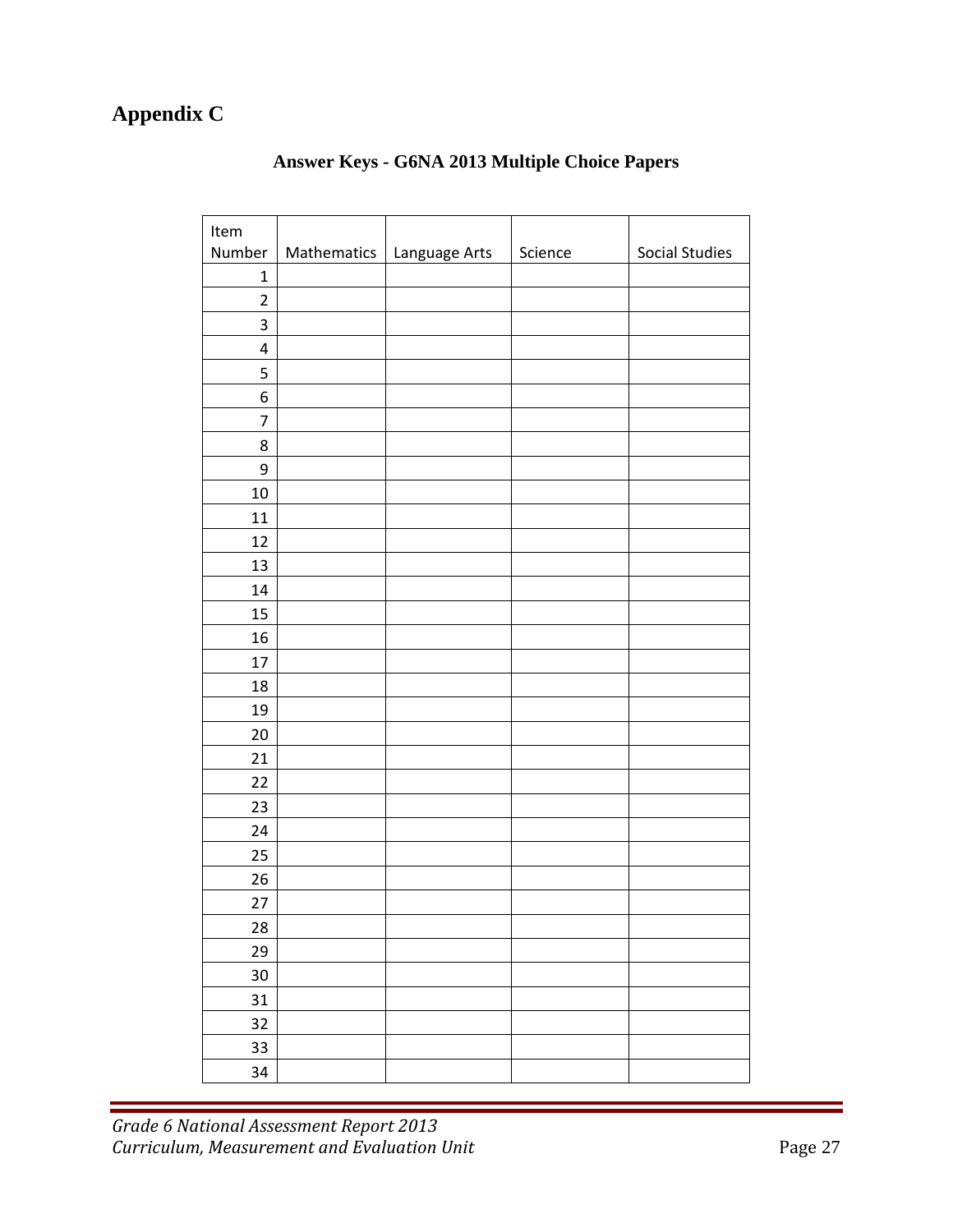| 35 |  |  |
|----|--|--|
| 36 |  |  |
| 37 |  |  |
| 38 |  |  |
| 39 |  |  |
| 40 |  |  |
| 41 |  |  |
| 42 |  |  |
| 43 |  |  |
| 44 |  |  |
| 45 |  |  |
| 46 |  |  |
| 47 |  |  |
| 48 |  |  |
| 49 |  |  |
| 50 |  |  |
| 51 |  |  |
| 52 |  |  |
| 53 |  |  |
| 54 |  |  |
| 55 |  |  |
| 56 |  |  |
| 57 |  |  |
| 58 |  |  |
| 59 |  |  |
| 60 |  |  |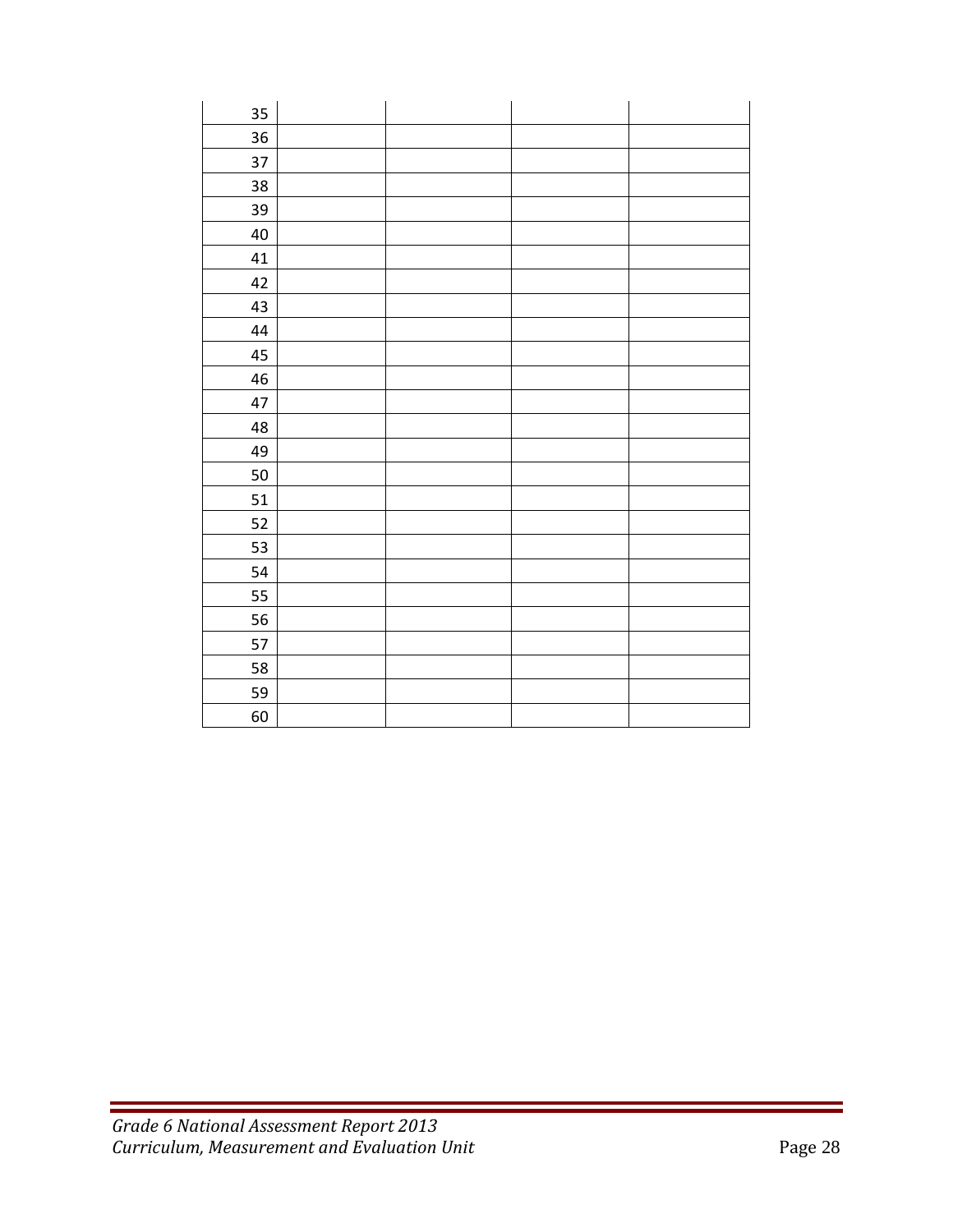# **APPENDIX D**

#### **Standardizing Test Scores**

Since the scores for each of the test are on different scales, it presents a challenge in determining overall achievement. The raw scores on each test have different values – Language Arts is marked over 100; Mathematics is marked out of 60 and Social Studies and Science are each marked over 50. Adding the score in Mathematics to Science, Language and Social Studies would be like adding miles, meters and inches.

#### **Calculating Standard Scores**

Using an academic test example, we will examine the scores of five students who wrote the G6NA. The Language Arts paper 1 has 60 multiple choice questions worth 1 mark each and one written paper worth 40 marks. The mathematics paper consists of 60 multiple choice items while the Science and Social Studies papers each have 50 multiple choice questions. Each multiple choice item is worth 1 mark. The table below represents the scores obtained by each student.

| <b>NAME</b>      | LA   |      | <b>Math</b> |      | Sci  |      | SS   |      |
|------------------|------|------|-------------|------|------|------|------|------|
|                  | Raw  | %    | Raw         | %    | Raw  | %    | Raw  | %    |
| Ivan Terrible    | 93   | 93   | 58          | 96.7 | 46   | 92   | 36   | 72   |
| Mike John        | 86   | 86   | 57          | 95.0 | 47   | 94   | 46   | 92   |
| Sally Saucer     | 87   | 87   | 56          | 93.3 | 48   | 96   | 45   | 90   |
| John Doe         | 71   | 71   | 35          | 58.3 | 37   | 74   | 42   | 84   |
| Ty Lawson        | 55   | 55   | 17          | 28.3 | 21   | 42   | 27   | 54   |
|                  |      |      |             |      |      |      |      |      |
| <b>Mean</b>      | 78.4 | 78.4 | 44.6        | 74.3 | 39.8 | 79.6 | 39.2 | 78.4 |
| <b>Standard</b>  |      |      |             |      |      |      |      |      |
| <b>Deviation</b> | 15.4 |      | 18.1        |      | 11.4 |      | 7.9  |      |

#### *Table 6: Scores obtained by students*

 In order to calculate the standardized score, the mean (78.4 for LA) and standard deviation (15.4 for LA) are needed (included in table). The CMEU uses a standard mean of 100 and standard deviation of 15 in order to calculate standard scores.

Two steps are involved in calculating the standard scores for students. First, the raw scores are calculated to Zscores. The Zscores are then converted to Standardized scores.